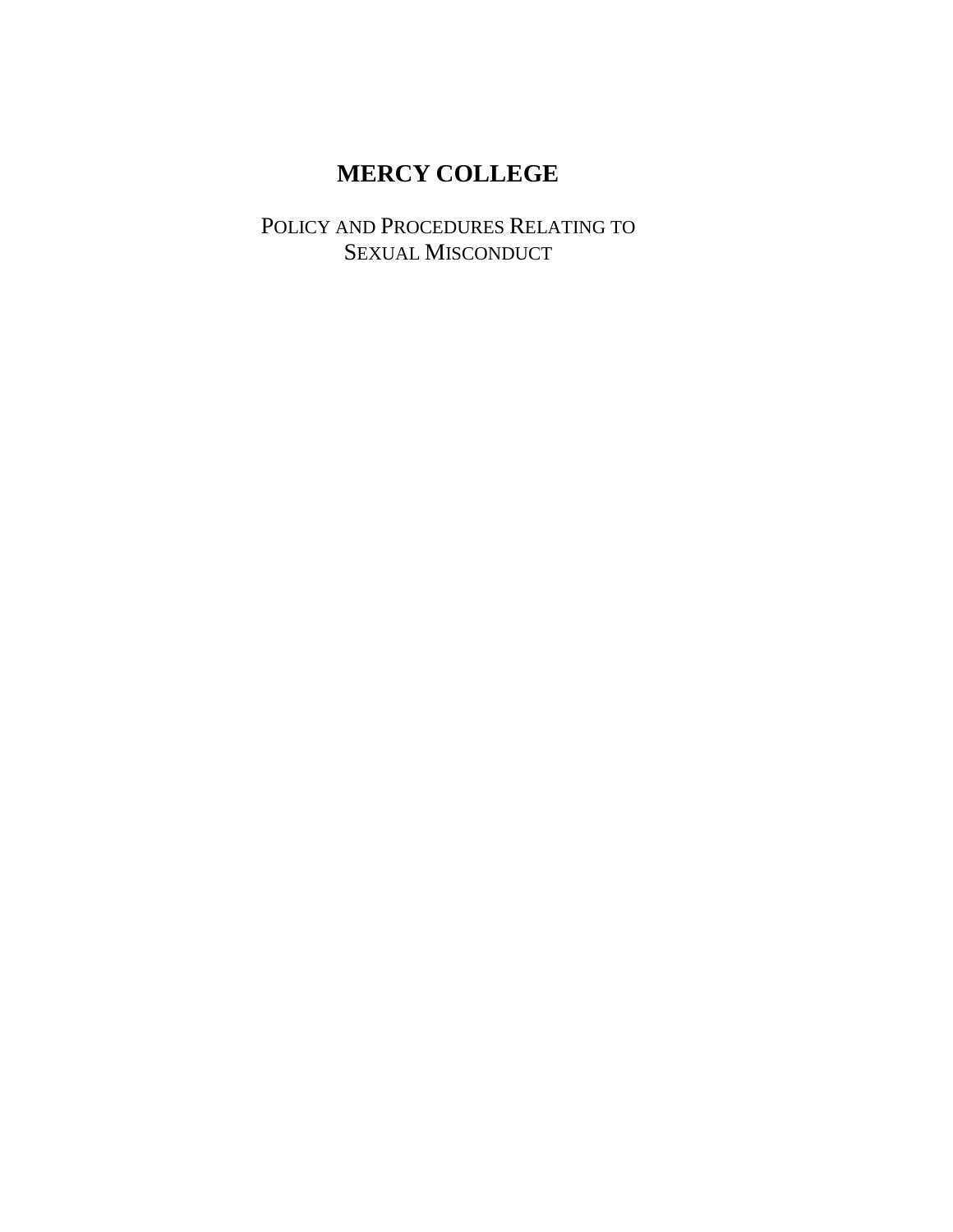## **Table of Contents**

| I.   |    |                                                                                                |  |
|------|----|------------------------------------------------------------------------------------------------|--|
| II.  |    |                                                                                                |  |
|      |    |                                                                                                |  |
|      |    |                                                                                                |  |
| III. |    |                                                                                                |  |
| IV.  |    |                                                                                                |  |
| V.   |    |                                                                                                |  |
|      |    |                                                                                                |  |
|      |    |                                                                                                |  |
|      |    | IV. Reporting Sexual Harassment, Gender-Based Harassment or Sexual Violence to Mercy College 8 |  |
|      |    |                                                                                                |  |
|      |    | 1.                                                                                             |  |
|      |    | 2.                                                                                             |  |
|      |    |                                                                                                |  |
|      |    | 1.                                                                                             |  |
|      |    | 2.                                                                                             |  |
|      |    |                                                                                                |  |
|      |    |                                                                                                |  |
|      | Е. |                                                                                                |  |
|      | F. | Employees Required to Report Incidents of Sexual Harassment, Gender-Based                      |  |
|      |    |                                                                                                |  |
|      |    |                                                                                                |  |
|      |    |                                                                                                |  |
|      |    |                                                                                                |  |
|      |    | 1.                                                                                             |  |
|      |    |                                                                                                |  |
|      |    | B. Handling Confidentiality Requests After a Report Has Been Received by the College12         |  |
|      |    |                                                                                                |  |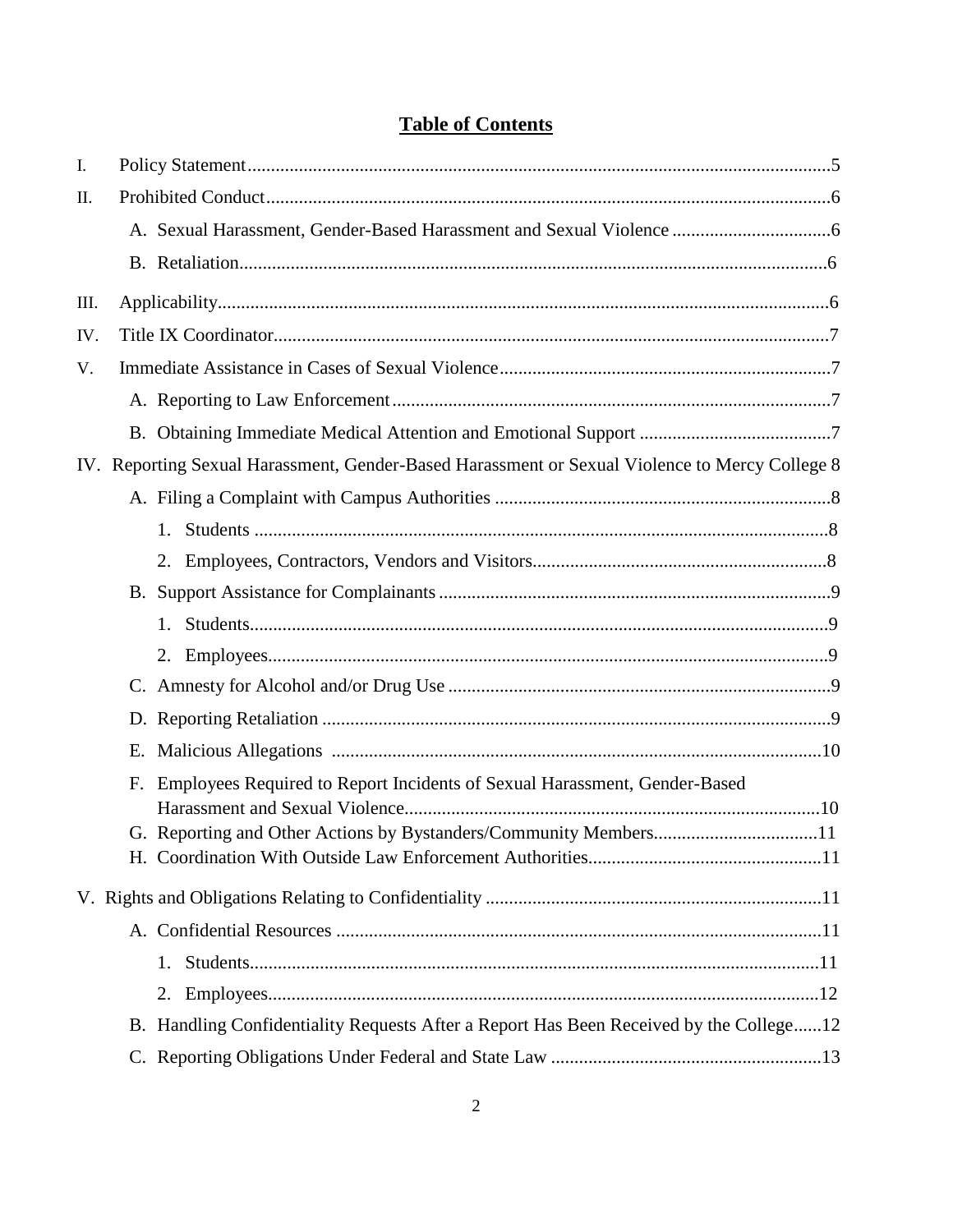|       | $1_{-}$<br>2.<br>3.<br>4.<br>5. |
|-------|---------------------------------|
| VI.   |                                 |
|       |                                 |
|       |                                 |
| VII.  |                                 |
|       |                                 |
|       |                                 |
|       |                                 |
|       |                                 |
|       |                                 |
|       |                                 |
| VIII. |                                 |
|       |                                 |
|       |                                 |
|       | 2.                              |
|       | 3.                              |
|       | 4.                              |
|       | 5.                              |
|       |                                 |
|       |                                 |
|       |                                 |
| IX.   |                                 |
| Χ.    |                                 |
| XI.   |                                 |
|       |                                 |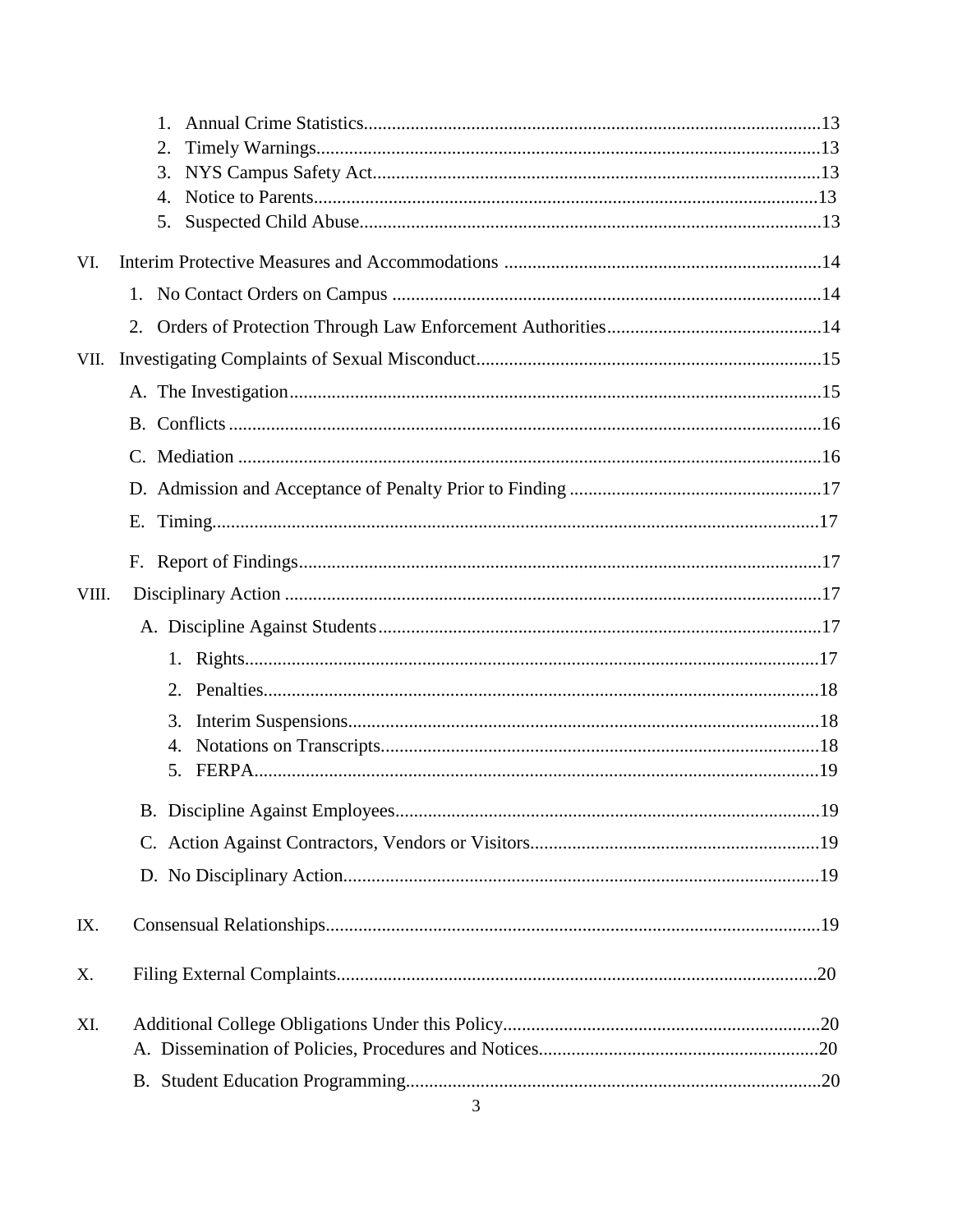| XII. |    |  |
|------|----|--|
|      |    |  |
|      |    |  |
|      |    |  |
|      |    |  |
|      |    |  |
|      | F. |  |
|      |    |  |
|      |    |  |
|      | I. |  |
|      | J. |  |
|      |    |  |
|      |    |  |
|      |    |  |
|      |    |  |
|      |    |  |
|      | P. |  |
|      |    |  |
|      |    |  |
|      |    |  |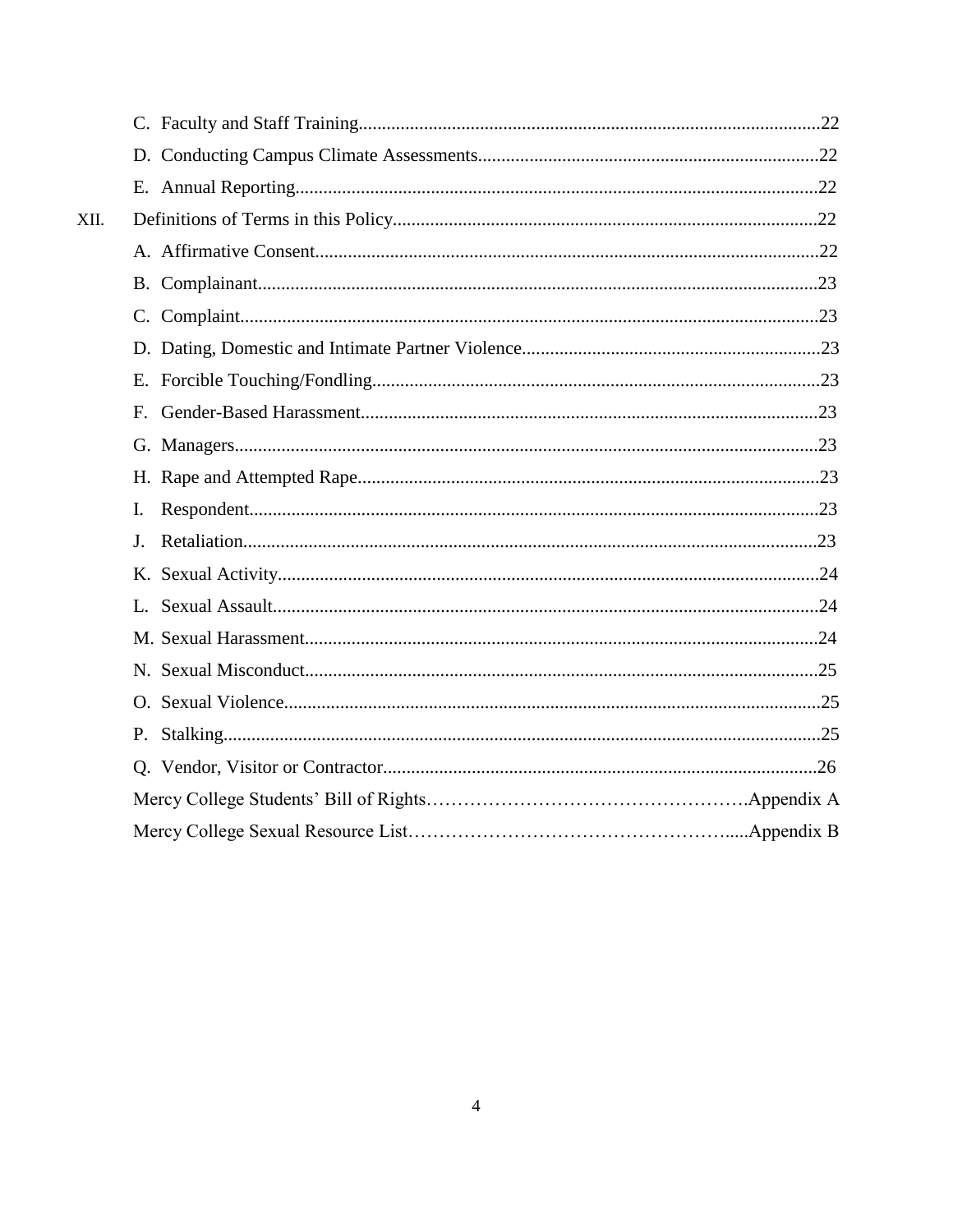#### **I. Policy Statement**

Every member of the Mercy College community, including students, employees, contractors, vendors and visitors, deserves the opportunity to live, learn and work free from sexual harassment, gender-based harassment, and sexual violence. Accordingly, Mercy is committed to:

- 1) Defining conduct that constitutes prohibited sexual harassment, gender-based harassment and sexual violence;
- 2) Providing clear guidelines for students, employees, contractors, vendors and visitors on how to report incidents of sexual harassment, gender-based harassment and sexual violence and a commitment that complaints will be handled respectfully;
- 3) Promptly responding to and investigating allegations of sexual harassment, genderbased harassment and sexual violence, pursuing disciplinary action when appropriate, referring the incident to law enforcement when appropriate, and taking action to investigate and address any allegations of retaliation;
- 4) Providing ongoing assistance and support to students and employees who make allegations of sexual harassment, gender-based harassment and sexual violence;
- 5) Providing all individuals involved in a complaint relating to sexual harassment, genderbased harassment and sexual violence with information regarding where and how to obtain supportive service both on and off-campus, as well as their rights under federal law, state law and Mercy policy, including filing a complaint with the College as well as with external agencies;
- 6) Providing awareness and prevention information on sexual harassment, gender-based harassment and sexual violence, including widely disseminating this policy, as well as a "students' bill of rights", disseminating information on resources available both on campus and locally, and implementing training and educational programs on sexual harassment, gender-based harassment and sexual violence to College constituencies.
- 7) Gathering and analyzing information and data that will be reviewed in order to improve safety, reporting, responsiveness and the resolution of incidents.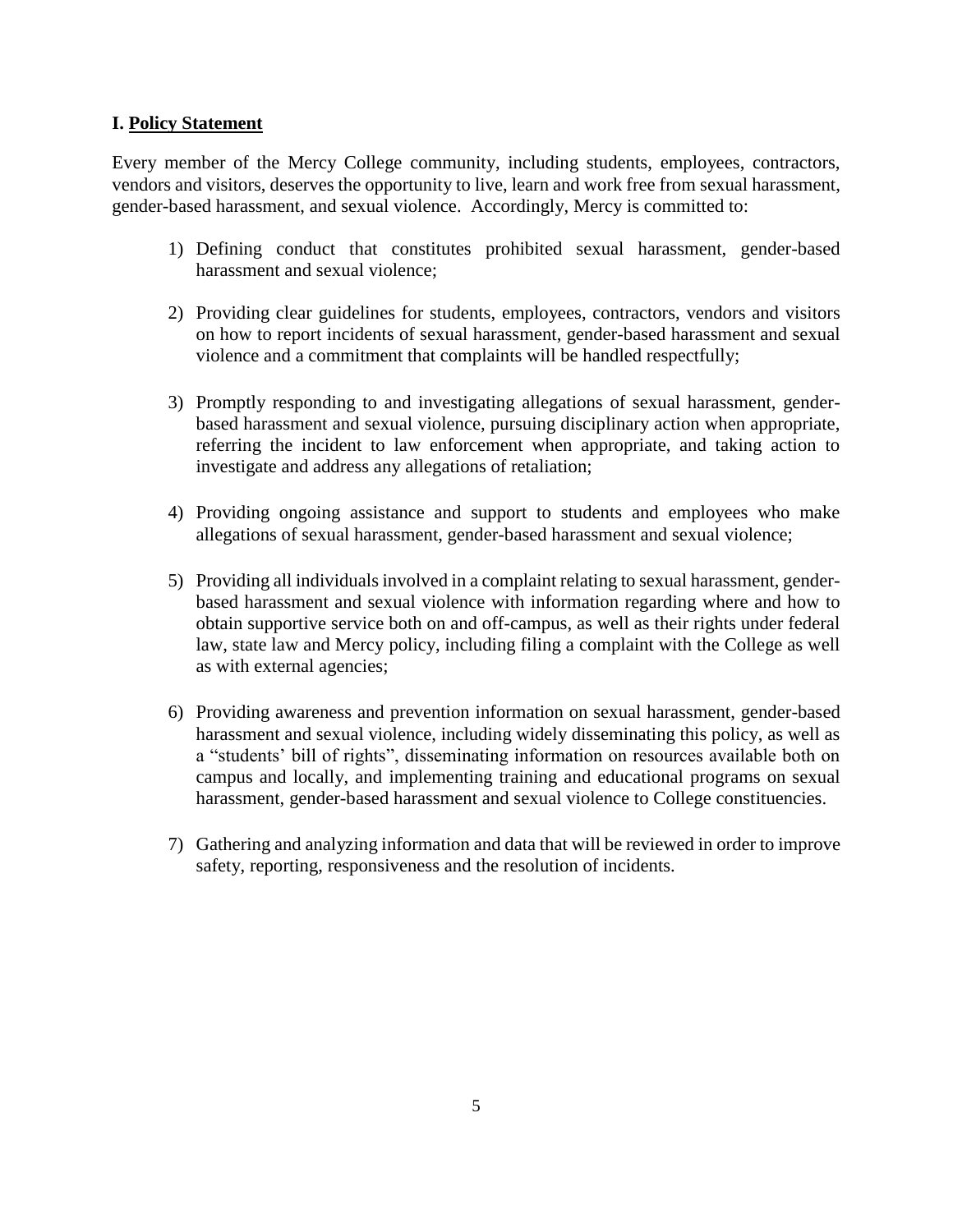#### **II. Prohibited Conduct**

#### **A. Sexual Harassment, Gender-Based Harassment and Sexual Violence.**

This policy prohibits sexual harassment, gender-based harassment and sexual violence (together "sexual misconduct") against any Mercy College student, employee, contractor, vendor or visitor.

Sexual Harassment includes unwelcome conduct of a sexual nature, such as unwelcome sexual advances, requests for sexual favors, and other verbal, nonverbal, graphic and electronic communications or physical conduct that is sufficiently severe and pervasive to adversely affect an individual's participation in employment, education or other Mercy College activities.

Gender-based harassment is unwelcome conduct of a nonsexual nature based on an individual's actual or perceived sex, including conduct based on gender identity, gender expression, and nonconformity with gender stereotypes that is sufficiently severe and pervasive to adversely affect an individual's participation in employment, education or other Mercy College activities.

Sexual violence is an umbrella term that includes: (1) sexual activity without affirmative consent, such as sexual assault, rape/attempted rape, and forcible touching/fondling; (2) dating, domestic and intimate partner violence; and (3) stalking/cyberstalking ("stalking").

#### **B. Retaliation**.

This policy prohibits retaliation against any person who reports sexual harassment, gender-based harassment or sexual violence, assists someone making such a report, or participates in any manner in an investigation or resolution of a sexual harassment, gender-based harassment or sexual violence complaint.

The complete definitions of these terms, as well as other key terms used in this policy, are set forth in Section XI below.

#### **III. Applicability**

This Policy applies:

- 1) To all persons regardless of race, color, national origin, religion, creed, age, disability, sex, gender identity or expression, sexual orientation, familial status, pregnancy, predisposing genetic characteristics, military status, domestic violence victim status, or criminal conviction.
- 2) To all members of the College community, including students, employees, contractors, vendors and visitors.
- 3) Regardless of whether the incident of sexual misconduct occurred on campus or offcampus if the incident involves a Mercy College student or employee.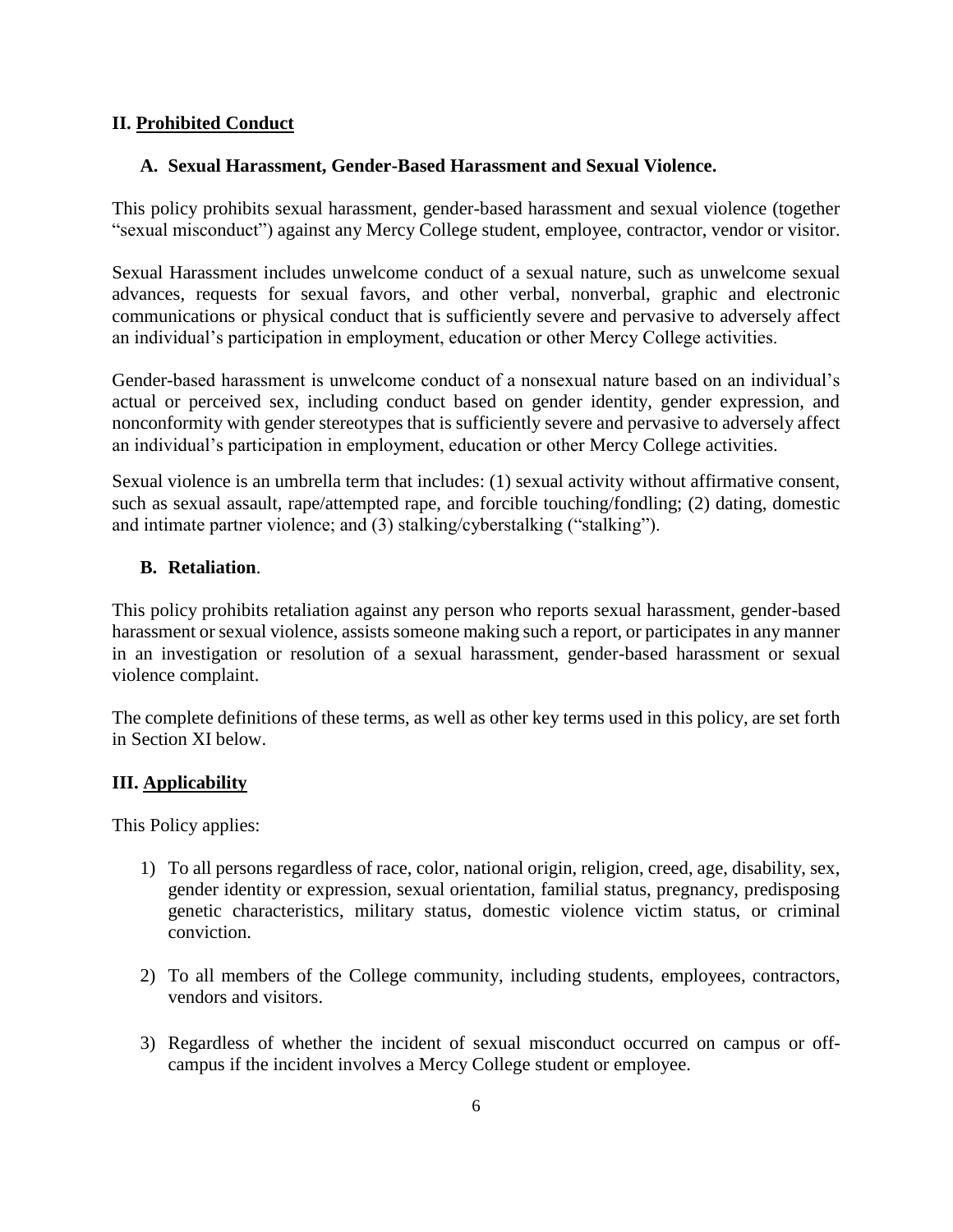## **IV. Title IX Coordinator**

Mercy College has designated an employee as the "Title IX Coordinator." This employee is responsible for compliance with Title IX of the Education Amendments of 1972, which prohibits sex discrimination in education programs. The Title IX Coordinator has overall responsibility for implementing this policy, including by not limited to:

- 1) Receiving all complaints that are not strictly confidential;
- 2) Overseeing the investigation of complaints;
- 3) Ensuring all persons involved in a complaint are advised of their rights, in writing, under state and federal laws, and this policy;
- 4) Ensuring investigations are handled in a prompt and thorough manner, maintaining confidentiality when requested and where appropriate, and offering privacy for all persons involved to the greatest extent possible;
- 5) Keeping the College President and other appropriate senior administrators abreast of ongoing investigations, including findings of misconduct and penalties to be imposed under this policy;
- 6) Ensuring appropriate student education and staff training is conducted;
- 7) Ensuring a campus climate assessment is conducted in accordance with relevant law; and
- 8) Ensuring the College's compliance with federal and state reporting obligations.

### **V. Immediate Assistance in Cases of Sexual Violence**

#### **A. Reporting to Law Enforcement**

Students or employees who experience or observe any form of sexual violence on or off-campus (including Mercy College sponsored trips or events and students) are strongly encouraged to immediately report the incident by calling 911, contacting their local police department, state police, or contacting Mercy College Office of Safety and Security which is available 24 hours a day, 7 days a week at 914-674-9999 (or x 9999). The College shall have an appropriately trained employee available at all times to provide the complainant with information regarding options to proceed, including information regarding the criminal justice process and the preservation of evidence. College Safety and Security officers can also assist the complainant with filing a complaint both on and off-campus, and in obtaining immediate medical attention and other services.

#### **B. Obtaining Immediate Medical Attention and Emotional Support**

Mercy College is committed to assisting anyone who experiences sexual violence to seek comprehensive medical attention as soon as possible to treat injuries, obtain preventative treatment for sexually transmitted diseases, and preserve evidence, among other things. For rapes in particular, immediate treatment and the preservation of evidence of the incident are crucial for many reasons, including facilitating an investigation if the complainant decides to file a criminal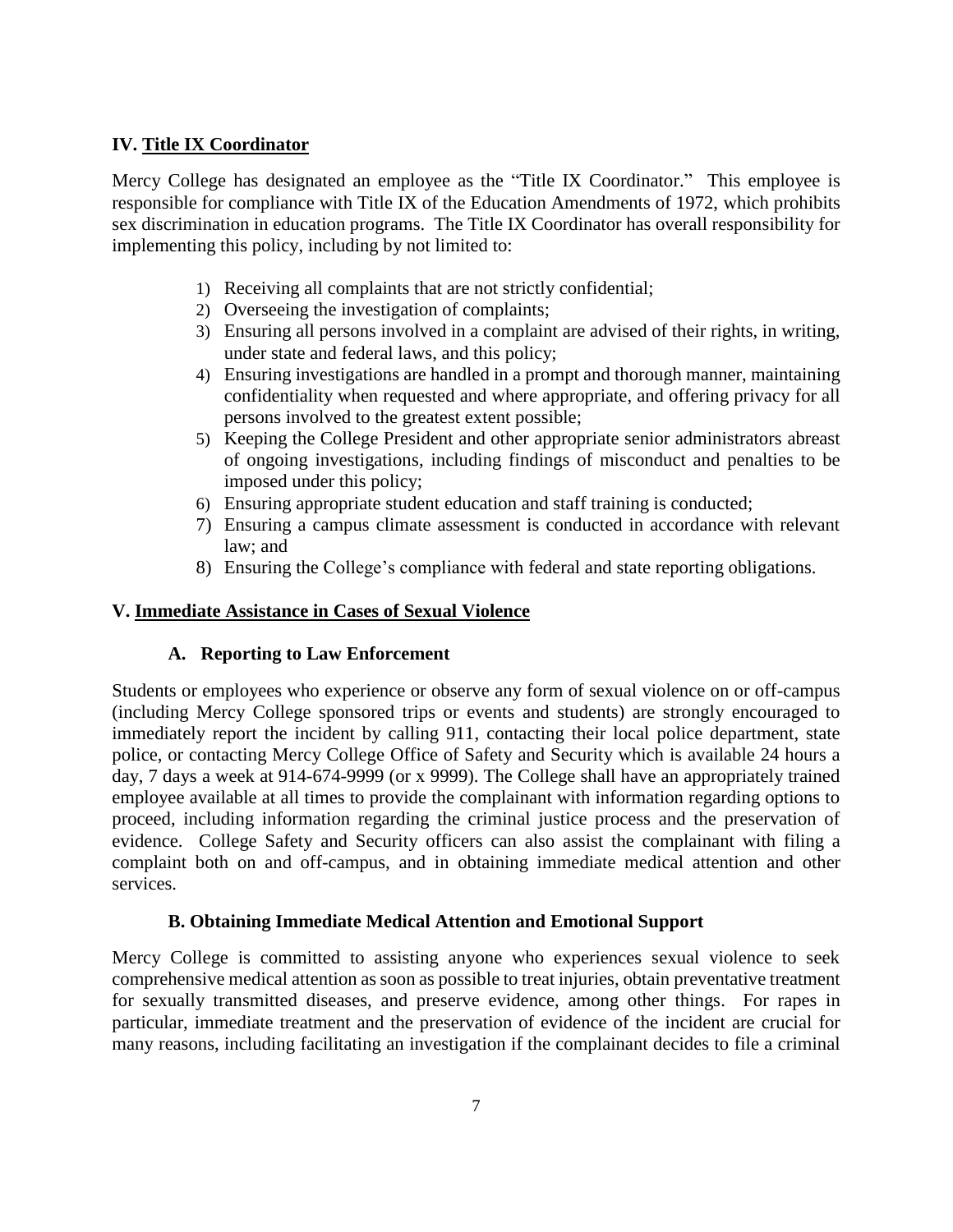complaint. In addition, individuals who have experienced or witnessed sexual violence are encouraged to seek emotional support as soon as possible, either on or off-campus.

On-campus resources, at no cost to students, include a nurse/nurse practitioner and registered nurses at the Dobbs Ferry campus and licensed mental health counselors at the Dobbs Ferry, Bronx and Manhattan campuses, through the Health and Wellness Center. Students at the Yorktown Heights campus can call x 9999 to seek assistance in obtaining immediate services, either locally or at other Mercy campuses.

Appendix B provides a list of emergency contacts and resources, including rape crisis centers, anonymous and confidential reporting hotlines, mental health counseling, victim advocacy services, legal assistance, and visa immigration services available throughout Westchester County and New York City. This list also includes a designation of which local hospitals are designated as SAFE (Sexual Assault Forensic Examination) hospitals, which are specially equipped to handle rapes, including the gathering of evidence.

## **IV. Reporting Sexual Harassment, Gender-Based Harassment or Sexual Violence to Mercy College**

Mercy College encourages individuals who have experienced sexual harassment, gender-based harassment or sexual violence (referred in this policy as "complainants") to report the incident(s) to campus authorities, even if it the incident has already been reported to outside law enforcement authorities, and regardless of whether the incident took place on or off-campus (including "study abroad" programs.) Such reporting will enable complainants to get the support they need, and provide the College with the information it needs to take appropriate action. After a report is made, the College shall inform the individual of her/his legal rights, including but not limited to those listed in Appendix A.

## **A. Filing a Complaint with Campus Authorities**

- 1) **Students.** Students who experience sexual harassment, gender-based harassment or sexual violence should bring their complaint to one of the following campus officials/offices:
	- Title IX Coordinator;
	- Office of Safety and Security;
	- Dean of Student Affairs;
	- Residence Life staff.
- 2) **Employees, Contractors, Vendors and Visitors**. Employees who experience sexual harassment, gender-based harassment and sexual violence on or off-campus, and contractors, vendors or visitors who experience sexual harassment, gender-based harassment and sexual violence on a Mercy College campus or affiliated location, should bring their complaint to one of the following campus officials/offices:
	- Title IX Coordinator;
	- Office of Safety and Security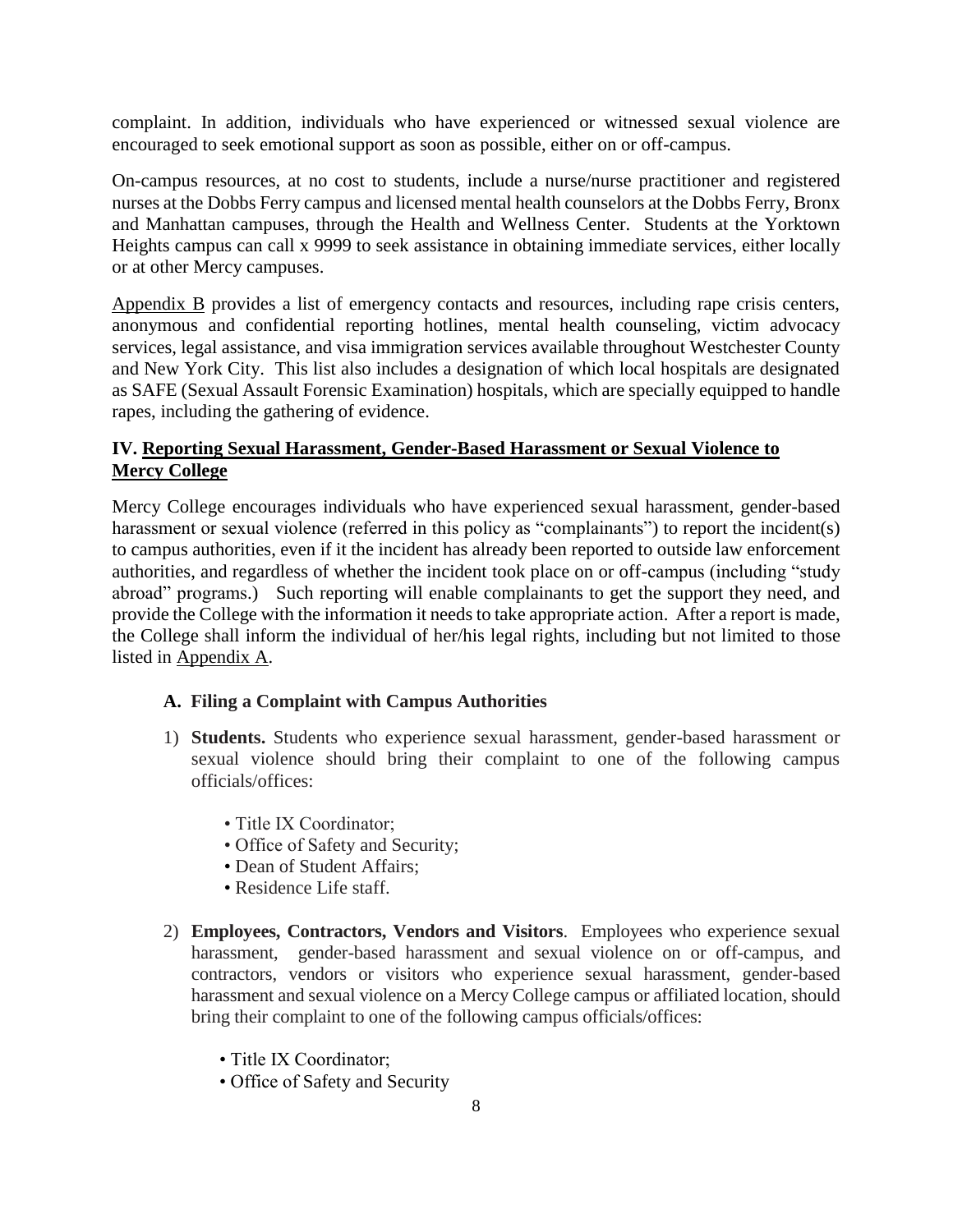### • Department of Human Resources

Once any of the campus authorities or offices above is notified of an incident of sexual harassment, gender-based harassment and sexual violence, she/he will immediately contact the Title IX Coordinator and shall coordinate with the appropriate College office(s) to address the matter in accordance with this policy, including taking appropriate interim and supportive measures. The individuals receive a complaint will maintain a complainant's privacy to the greatest extent possible, and all information in connection with the complaint, including the identities of the complainant and the respondent, will be shared only with those who have a legitimate need for the information.

## **B. Support Assistance for Complainants**

Upon receipt of a complaint, the Title IX Coordinator will provide written notification to the complainant about existing counseling, health, mental health, victim advocacy, legal assistance, visa and immigration assistance, student financial aid, among other services available to the complainant, available through the College as well as community resources as set forth in Appendix B.

In addition, the following support assistance will be provided:

- 1) **Students**. When the Title IX Coordinator receives a complaint of sexual harassment, gender-based harassment or sexual violence from a student, she/he will work with the Dean of Student Affairs to identify a trained staff member to assist the complainant with support services.
- 2) **Employees**. When the Title IX Coordinator receives a complaint of sexual harassment, gender-based harassment and sexual violence from an employee, she/he will work with the Office of Human Resources to assist the complainant with support services.

## **C. Amnesty for Alcohol and/or Drug Use**

The health and safety of every student at Mercy College is of the utmost importance. Mercy recognizes that students who have been drinking and/or using drugs at the time that sexual harassment, gender-based harassment or sexual violence occurs may be hesitant to report such incidents due to fear of potential consequences for their own conduct. Mercy College strongly encourages students to report incidents of sexual harassment, gender-based harassment or sexual violence. Therefore, a complainant or bystander acting in good faith who reports any incident of sexual harassment, gender-based harassment or sexual violence to Mercy College or law enforcement authorities will not be subject to the College's Code of Conduct for violations of Mercy's Drug and Alcohol Use Policy occurring at or near the time of the commission of the sexual harassment, gender-based harassment or sexual violence.

## **D. Reporting Retaliation**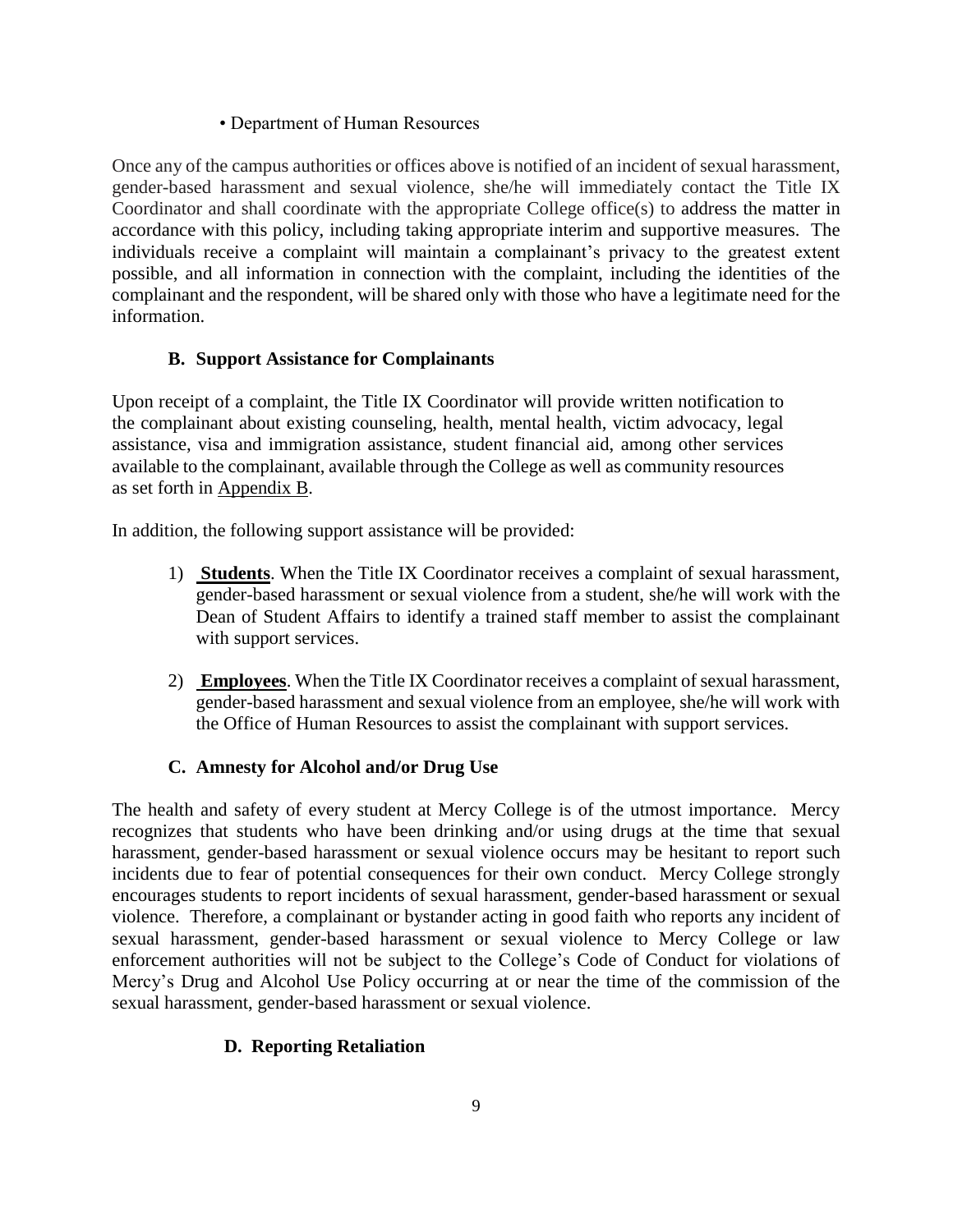Any individual who believes she/he has been retaliated against for making a report under this Policy, assisting someone making a report, or participating in any manner in an investigation or resolution of a sexual harassment, gender-based harassment or sexual violence complaint may file a complaint with the Title IX Coordinator. All retaliation complaints will be investigated in accordance with the investigation procedures set forth in this policy, and individuals who are found to have engaged in retaliation will be subject to disciplinary action.

## **E. Malicious Allegations**

Members of the Mercy College community who make false and malicious complaints of sexual harassment, gender-based harassment or sexual violence, as opposed to complaints which, even if erroneous, are made in good-faith, may be subject to disciplinary action under this policy.

## **F. Employees Required to Report Incidents of Sexual Harassment, Gender-Based Harassment and Sexual Violence**

The College has designated certain employees as "responsible employees" who have a duty to report incidents of sexual harassment, gender-based harassment and sexual violence, including all details of which they become aware, immediately to the Title IX Coordinator. Such employees are not permitted under any circumstances to maintain a complainant's confidentiality, except that the Title IX Coordinator may honor a request for confidentiality under the circumstances described in Section V. below. However, these employees will maintain a complainant's privacy to the greatest extent possible, and information reported to them will be shared only with the Title IX Coordinator, the responsible employee's supervisor, and other people responsible for handling the College's response to the report.

Before a complainant reveals any information to a responsible employee regarding an incident of sexual harassment, gender-based harassment and sexual violence, the employee shall advise the complainant of the employee's reporting obligations—and if the complainant wishes to maintain confidentiality, direct the complainant to confidential resources at the Health and Wellness Center.

Mercy College has designated the following individuals as "responsible employees":

- 1) Safety and Security staff
- 2) Student Affairs staff (with the exception of Health and Wellness staff and work-study students). Student Affairs staff includes, but is not limited to:
	- o Residence Life staff
	- o Athletics staff
	- o PACT staff members
	- o College Opportunity Program employees
	- o Enrollment Services employees
	- o Career Services
	- o Office of ACCESSibility
- 3) Human Resources staff
- 4) Provost's Office staff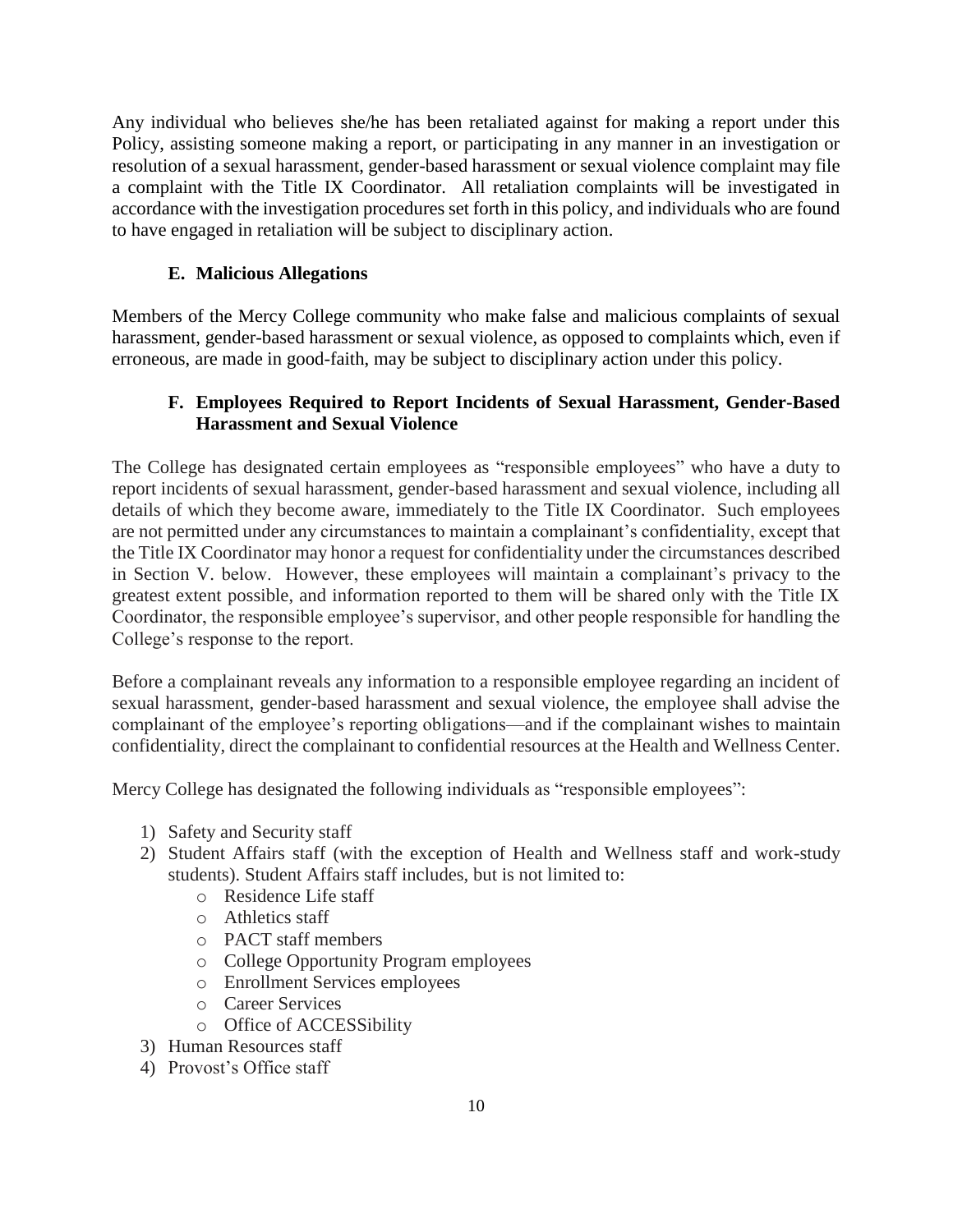- 5) Deans and Academic Unit Heads
- 6) Managers
- 7) President's Office staff
- 8) Senior College Administrators, including Vice Presidents
- 9) General Counsel's Office

Even in cases where a complainant requests confidentiality, the responsible employee nonetheless must report the incident to the Title IX Coordinator. See Section V.B. regarding the College's obligations in handling requests for confidentiality.

## **G. Reporting and Other Actions by Bystanders/Community Members**

While those designated as "responsible employees" are required reporters pursuant to this policy, Mercy encourages all other community members, including other employees, students, contractors, vendors and visitors to report incidents of sexual harassment, gender-based harassment or sexual violence that they observe or become aware of to the Title IX Coordinator or other campus authority so that the College may take appropriate steps to eliminate the alleged discrimination and assist a complainant in obtaining the appropriate supportive measures she/he needs. Community members who choose to exercise this positive moral obligation will be supported by the College and shall be protected from retaliation. The College also encourages bystanders who witness sexual harassment, gender-based harassment or sexual violence to take reasonable and prudent actions to prevent or stop the conduct. Taking action may include direct intervention, calling law enforcement, or seeking assistance from a person in authority.

#### **H. Coordination With Outside Law Enforcement Authorities**

In cases where the complainant files a complaint with outside law enforcement authorities as well as with the College, the College shall determine what actions to take based on its own investigation. The College may coordinate with outside law enforcement authorities in order to avoid interfering with their activities and, where possible, to obtain information regarding their investigation. Neither a law enforcement determination whether to prosecute a respondent, nor the outcome of any criminal prosecution, is dispositive of whether the respondent has committed a violation of this policy.

## **V. Rights and Obligations Relating to Confidentiality**

#### **A. Confidential Resources**

1) **Students.** Students at the College who wish to speak to someone who will keep all of the communications strictly confidential regarding sexual harassment, gender-based harassment and sexual violence should speak to a mental health counselor and/or nurse/nurse practitioner at the College's Health and Wellness Center. Mental health counselors and nurse/nurse practitioners will not report **any** information about an incident to College officials without the student's permission, except where there is an imminent threat to the complainant or any other person, or pursuant to legal reporting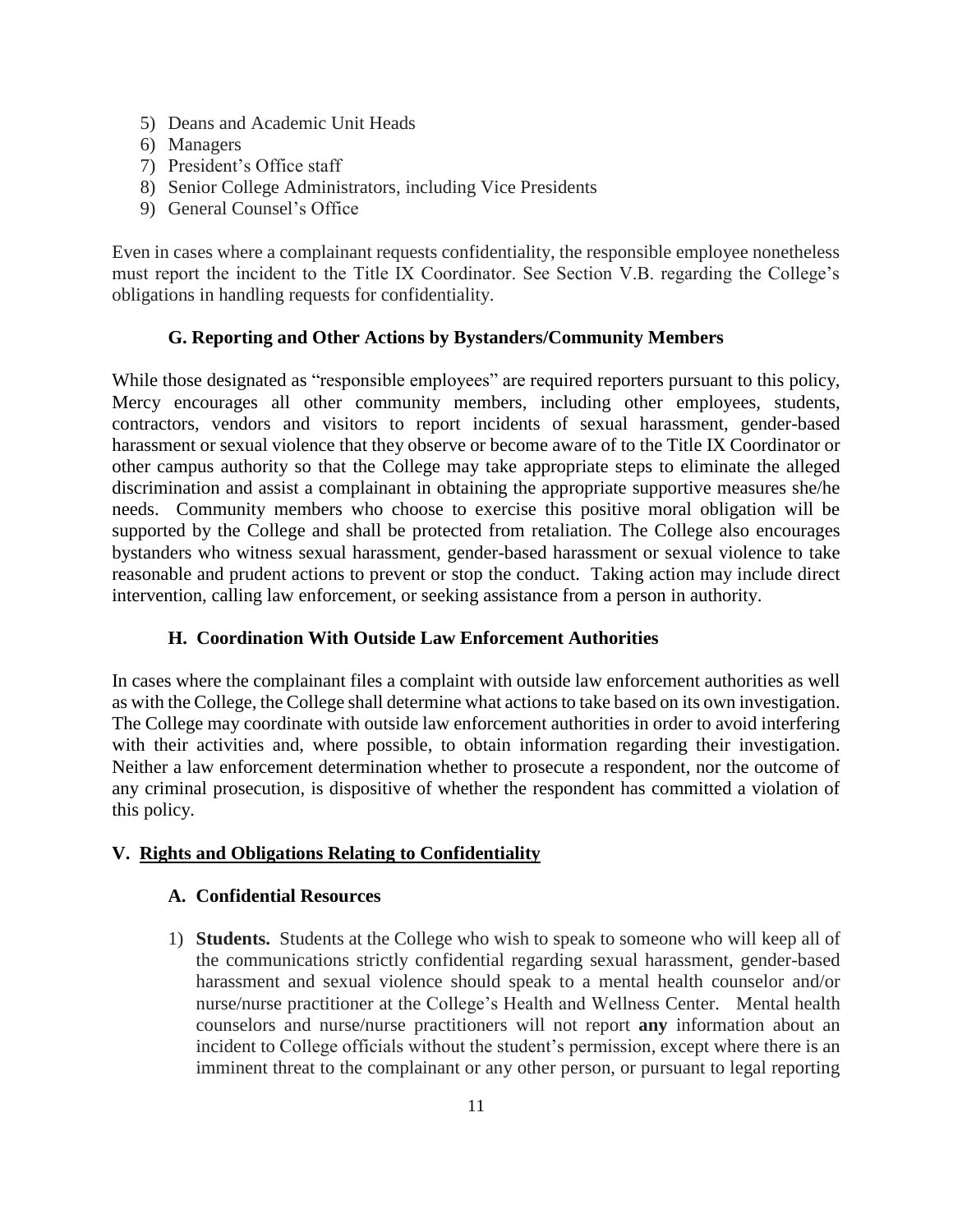obligations, set forth in Section VI. below.

A student who speaks solely to a mental health counselor and/or a nurse/nurse practitioner must understand that the College may be unable to conduct an investigation into the particular incident or pursue disciplinary action against the respondent. Even so, these health care professionals will assist the student in receiving other necessary support. A student who first requests confidentiality may later decide to file a complaint with the school or report the incident to local law enforcement authorities and thereafter have the incident fully investigated (although a delay, even slight, may hinder an investigation by the College or law enforcement authorities.)

2) **Employees:** While there is no one directly employed by the College to whom employees can speak on a confidential basis regarding sexual harassment, genderbased harassment or sexual violence, free confidential support services are available through Mercy's Employee Assistance Program (EAP), which is listed on the Benefits Focus website. Confidential community counseling resources are also available throughout Westchester County and New York City. See Appendix B.

## **B. Handling Confidentiality Requests After a Report Has Been Received by the College**

After a report of an alleged incident of sexual harassment, gender-based harassment or sexual violence has been received by the Title IX Coordinator, a complainant may request that the matter be investigated without her/his identity or any details regarding the incident be divulged further, or that no investigation into a particular incident be conducted or than an incident not be reported to outside law enforcement authorities.

In all such cases, the Title IX Coordinator will weigh the complainant's request against the College's obligation to provide a safe, non-discriminatory environment for all College community members, including the complainant. Factors used to determine whether to honor such a request include, but are not limited to:

- 1) Whether the respondent has a history of violent behavior or is a repeat offender;
- 2) Whether the incident represents escalation in unlawful conduct on behalf of the respondent from previously noted behavior;
- 3) The increased risk that the respondent will commit additional acts of violence;
- 4) Whether the respondent used a weapon of force;
- 5) Whether the complainant is a minor; and
- 6) Whether the College possesses other means to obtain evidence such as video surveillance, and whether available information reveals a pattern of perpetration at a given location or by a particular group.

In cases where a complainant requests confidentiality and the College is able to honor that request, the College will take all reasonable steps to limit the effects of the alleged sexual harassment, gender-based harassment or sexual violence and prevent its recurrence consistent with the request for confidentiality. The College shall assist the complainant with academic, housing,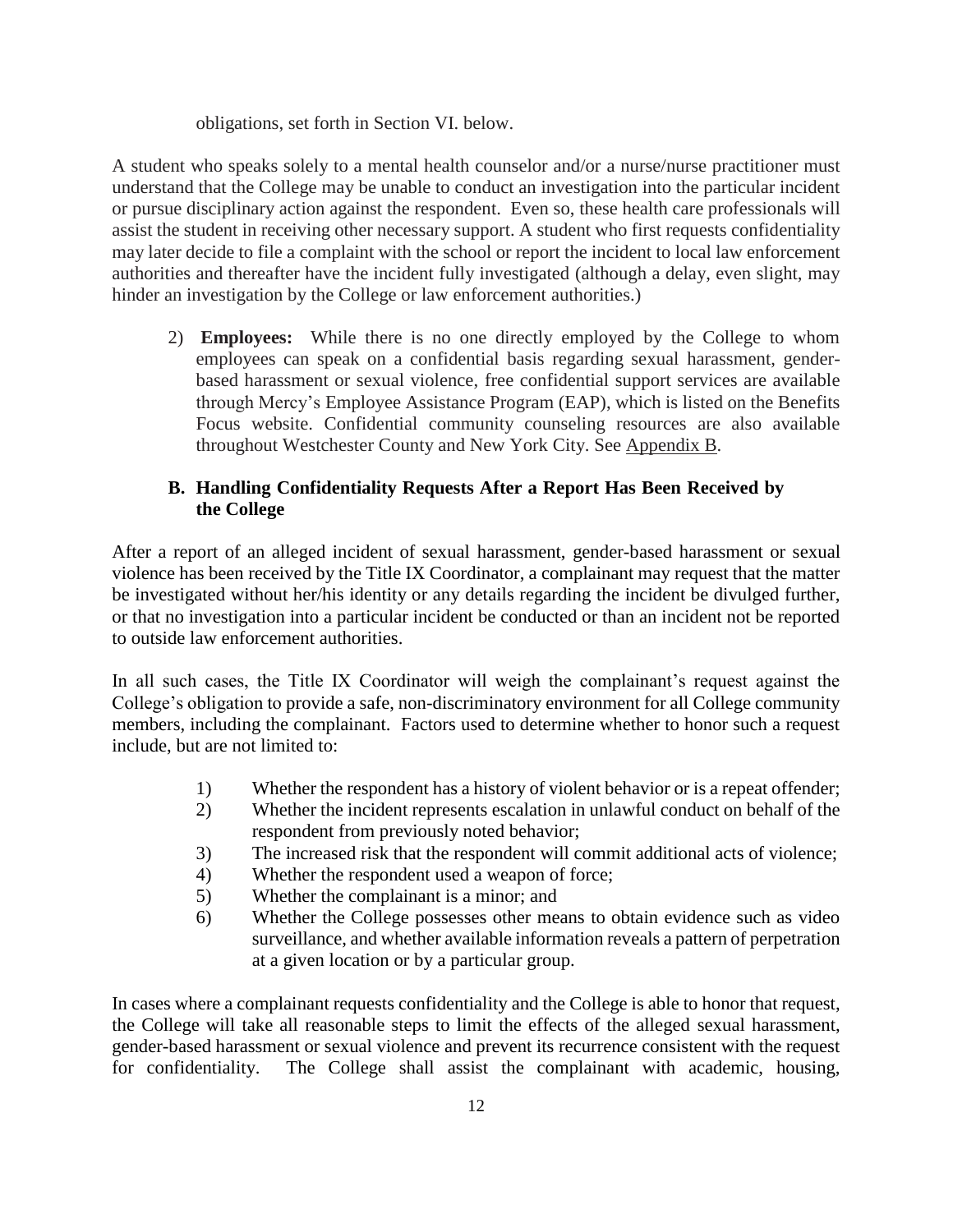transportation, employment and other reasonable and available accommodations regardless of her/his reporting choices. Such individuals are advised, however, that the College's ability to meaningfully investigate the incident and pursue disciplinary action may be limited.

#### **C. Reporting Obligations Under Federal and State Law**

Regardless of a request for confidentiality, the College is required to abide by laws mandating disclosures in the following circumstances:

- 1) Annual crime statistics. The College must report certain crimes occurring in specific geographic locations that shall be included in the College's annual security report pursuant to the Clery Act, though it is anonymous, and does not identify either the specifics of the crime or the identity of the complainant.
- 2) Timely warnings. The College is also required to issue timely warnings of crimes enumerated in the Clery Act occurring within relevant geography that represent a serious or continuing threat to students and employees, except in those circumstances where issuing such a warning may compromise current law enforcement efforts or when the warning itself could potentially identify the reporting individual. The complainant will not be identified in the timely warning.
- 3) NYS Campus Safety Act. The College must notify the appropriate law enforcement agency as soon as practicable but in no case more than twenty-four hours after report of a violent felony or student who resides in housing owned or operated by such institution is missing; provided that such reporting requirement shall take into consideration applicable federal law, including, but not limited to, the federal Campus Sexual Assault Victims' Bill of Rights under Title 20 U.S. Code Section 1092(f) which gives the victim of a sexual offense the right on whether or not to report such offense to local law enforcement agencies.
- 4) Notice to parents. While the Family Educational Rights and Privacy Act (FERPA) allows the College to share information with parents when i) there is a health and safety emergency, or ii) when the student is a dependent on either parent's prior year federal income tax return, under New York State law the College is **not permitted** to share information about a report of domestic violence and dating violence, stalking or sexual assault with parents without the permission of the complainant.
- 5) Suspected Child Abuse. Certain members of the Mercy College community who interact with, supervise, chaperone, or otherwise oversee minors in programs or activities at Mercy or sponsored by Mercy (such as those in a clinical setting) are required to report immediately to the New York State Maltreatment Hotline at 1-800-342-3720 if they have reasonable cause to suspect abuse or maltreatment of individuals under the age of 18. If anyone other than New York State mandated reporters has reasonable cause to believe that a minor is being or has been abused or maltreated on campus, she/he should notify either the Title IX Coordinator or the College Safety and Security Department. If any community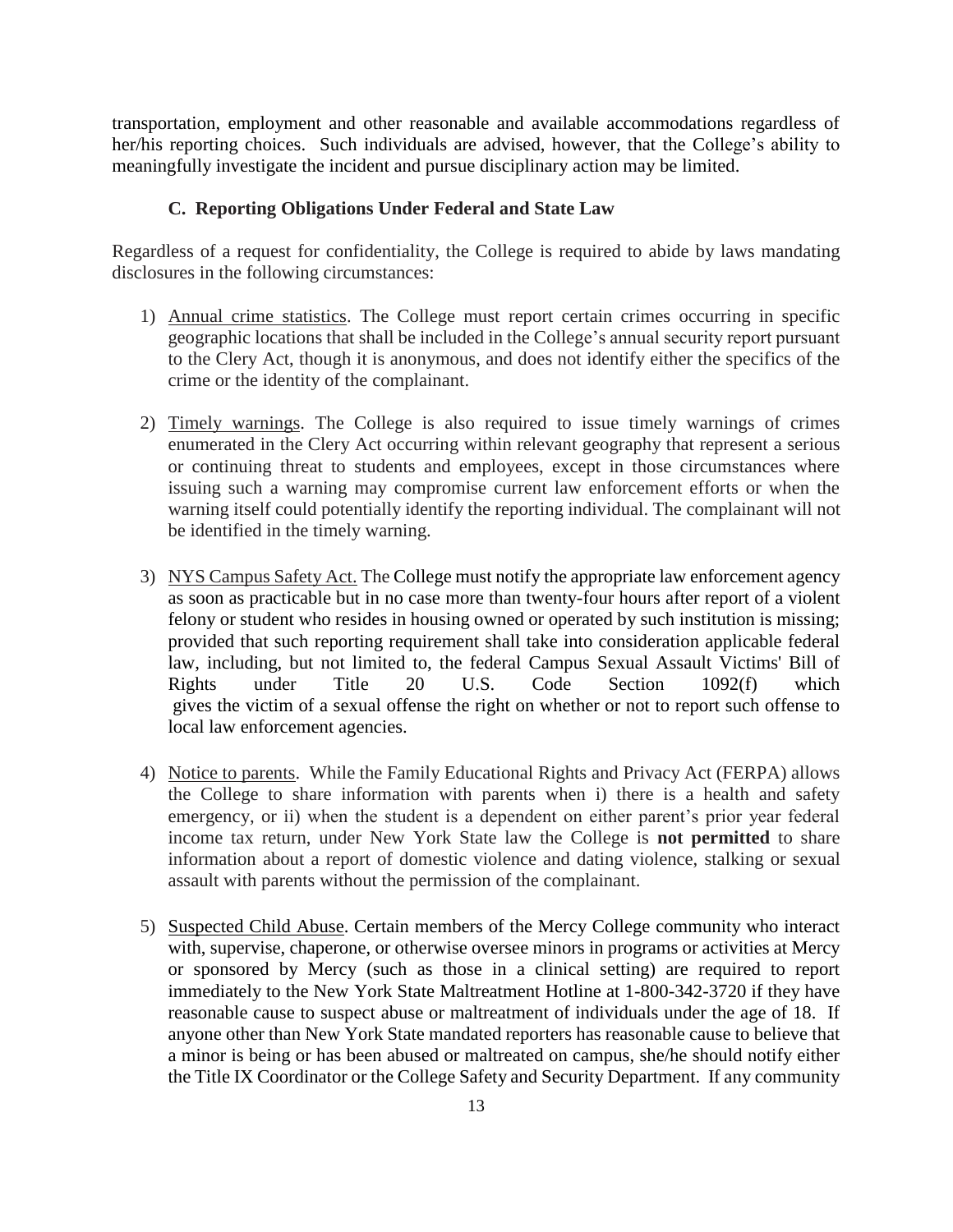member witnesses child abuse while it is happening, she/he shall immediately call 911.

#### **VI. Interim Protective Measures and Accommodations**

The College will take immediate steps to protect the complainant in the educational and employment setting, as well as the campus community at large, including taking interim protective measures and provide accommodations, as appropriate, during an investigation. The complainant will be informed in writing of such interim protective measures and accommodations, which may include, among other things:

#### 1) **No contact orders on campus**

- Issuing a "no contact order" between the complainant and the respondent. Continued intentional contact with a complainant would be a violation of this policy subject to additional conduct charges.
- If the respondent and a complainant observe each other in a public place, it shall be the responsibility of the respondent to leave the area immediately and without directly contacting the complainant.
- Establishing an appropriate schedule for the respondents to access applicable College buildings and property at a time when such buildings and property are not being accessed by the complainant under certain circumstances;

#### 2) **Orders of protection through law enforcement authorities**

- Providing the complainant with assistance in obtaining an order of protection (or if outside New York, and equivalent protective or restraining order);
- Providing a copy of the order the College may receive to the complainant and having an individual on campus who has knowledge, explain the order and answer any questions about it, including information from the order about the respondent's responsibility to stay away from the protected person or persons;
- Providing an explanation of the consequences for violating these orders, including but not limited to arrest, additional disciplinary charges, and interim suspension.
- Receiving assistance from the College Office of Safety and Security in contacting local law enforcement to effect an arrest for violating such order;
- 3) Making necessary changes to academic programs, including a change in class schedule, making appropriate accommodations to permit the complainant to take an incomplete or drop a course or courses without penalty, permitting the reporting individual to attend a class via skype or other alternative means, providing an academic tutor, or extending deadlines for assignments;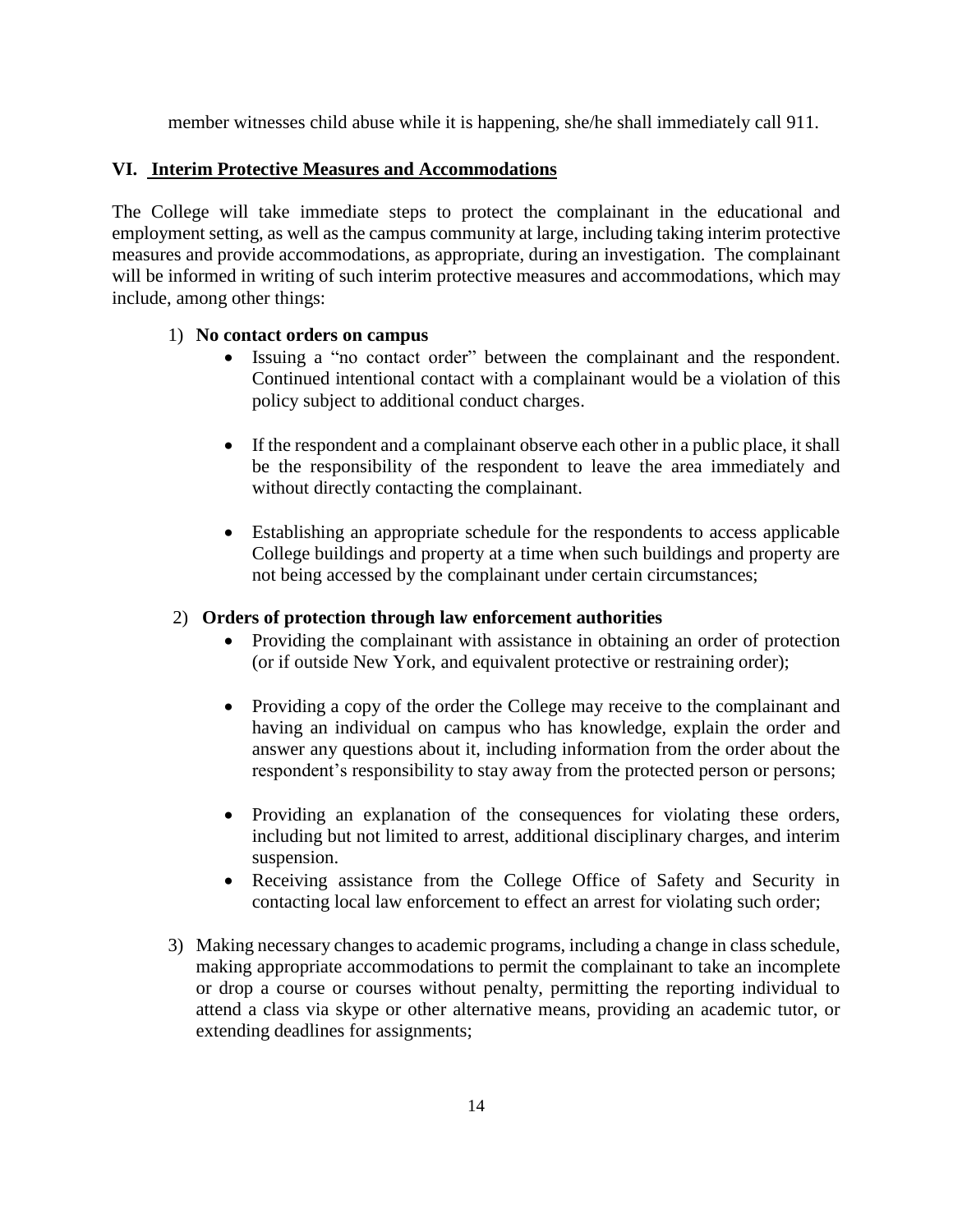- 4) Addressing situations in which it appears that a complainant's academic progress is impacted by the alleged incident;
- 5) Making necessary changes to residential housing situations;
- 6) Changing an employee's work assignment or schedule;
- 7) Providing the complainant an escort to and from class or campus office;
- 8) Offering counseling services to the complainant and the respondent, through the Health and Wellness Center or a referral to an off-campus agency; and/or
- 9) Providing the complainant assistance with filing a criminal complaint.

Such protective measures, including "no contact" orders, will remain in place and supportive services will be provided for as long as necessitated during and after any investigation, though protective measures may be adjusted based on the findings after an investigation. Both the respondent and the complainant shall, upon request be afforded a prompt review, reasonable under the circumstances, of the need for and terms of any such interim measure and accommodation that directly affects her/him, and shall be allowed to submit evidence in support of her/his request. The request for such a review shall be made to the Dean of Student Affairs if either the complainant or respondent is a student, or to the College's Executive Director of Human Resources if both the respondent and complainant are employees.

#### **VII. Investigating Complaints of Sexual Misconduct**

If College becomes aware that sexual misconduct may have been committed against a student, employee, contractor, vendor or visitor, or by a student or employee, and determines that an investigation is required, it shall notify the reporting individual and take immediate steps to protect the complainant, prevent recurrence of the sexual harassment or sexual violence, and correct its effects on the complainant and others. The College will take also steps needed to ensure that it provides a prompt, fair, and impartial process from the initial investigation to the final result.

## **A. The Investigation**

Once the Title IX Coordinator determines that an investigation is warranted, she/he will ensure the investigation is conducted in a timely, thorough and impartial manner that provides the complainant and accused/respondent a meaningful opportunity to be heard. The Title IX Coordinator will coordinate investigative efforts with other College offices, and may designate another trained individual to conduct all or part of the investigation. The investigation shall be conducted by an individual who has received annual training in conducting investigations of sexual violence, the effects of trauma, impartiality, the rights of the respondent, including the right to a presumption that the respondent is "not responsible" until a finding of responsibility is made.

Complainants and respondents shall have the following rights during the investigation: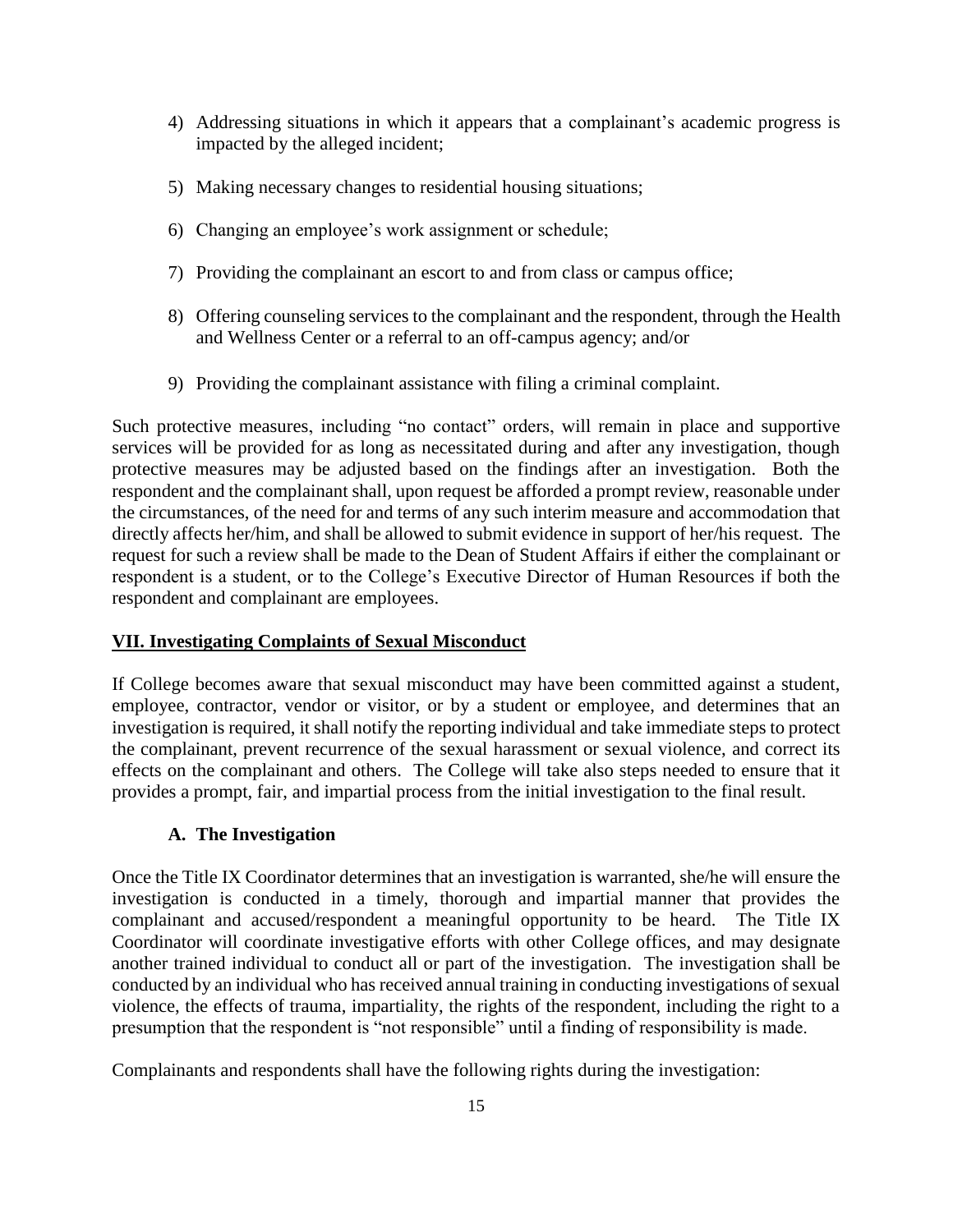- 1) An opportunity to offer evidence during an investigation, and to review and present available evidence in the case file, or otherwise in possession and control of the College and relevant to the case;
- 2) To have charges filed against the respondent indicating: the alleged prohibited conduct committed, approximate date, time and location of occurrence, the factual allegations concerning the alleged violation, and possible sanctions;
- 3) To receive written or electronic notice, provided in advance, of any meeting they are required or eligible to attend, of the policy the respondent is alleged to have violated and in what manner, and the sanction(s) that may be imposed on the respondent based upon the outcome of the conduct process.
- 4) To be accompanied by a confidential advisor of choice (including an attorney) who may assist and advise the respondent and reporting individual throughout the investigative and appeal process including during all meetings related to these processes.
- 5) To exclude their own prior sexual history with persons other than the other party in the process or their own mental health diagnosis and/or treatment from admittance in the stage of the process that determines responsibility. Past finding of domestic violence and dating violence, stalking or sexual assault may be admissible in the stage of the process where sanction is determined.
- 6) To make an impact statement during the point of the proceeding where the decision maker is deliberating on appropriate sanctions.

## **B. Conflicts**

If any administrator designated by this policy to participate in the investigation or resolution of a complaint (including but not limited to the Title IX Coordinator) is the respondent, or there exists a conflict for any other reason such as knowledge of the complainant and/or the respondent, the President will appoint another College administrator to perform such person's duties under this policy. If the President is the respondent, the investigation will be handled by the College's General Counsel or her/his designee.

#### **C. Mediation**

While mediation is not permitted in cases where sexual violence is alleged, it may be appropriate where sexual harassment or gender-based harassment allegations have been made by a student or employee but there is no allegation of sexual violence. Mediation is a process whereby the parties can participate in a search for fair and workable solutions. Mediation requires the consent of both the complainant and the respondent, but does not require the complainant and the respondent to meet face-to-face. Either party, however, has the right to end the mediation at any time and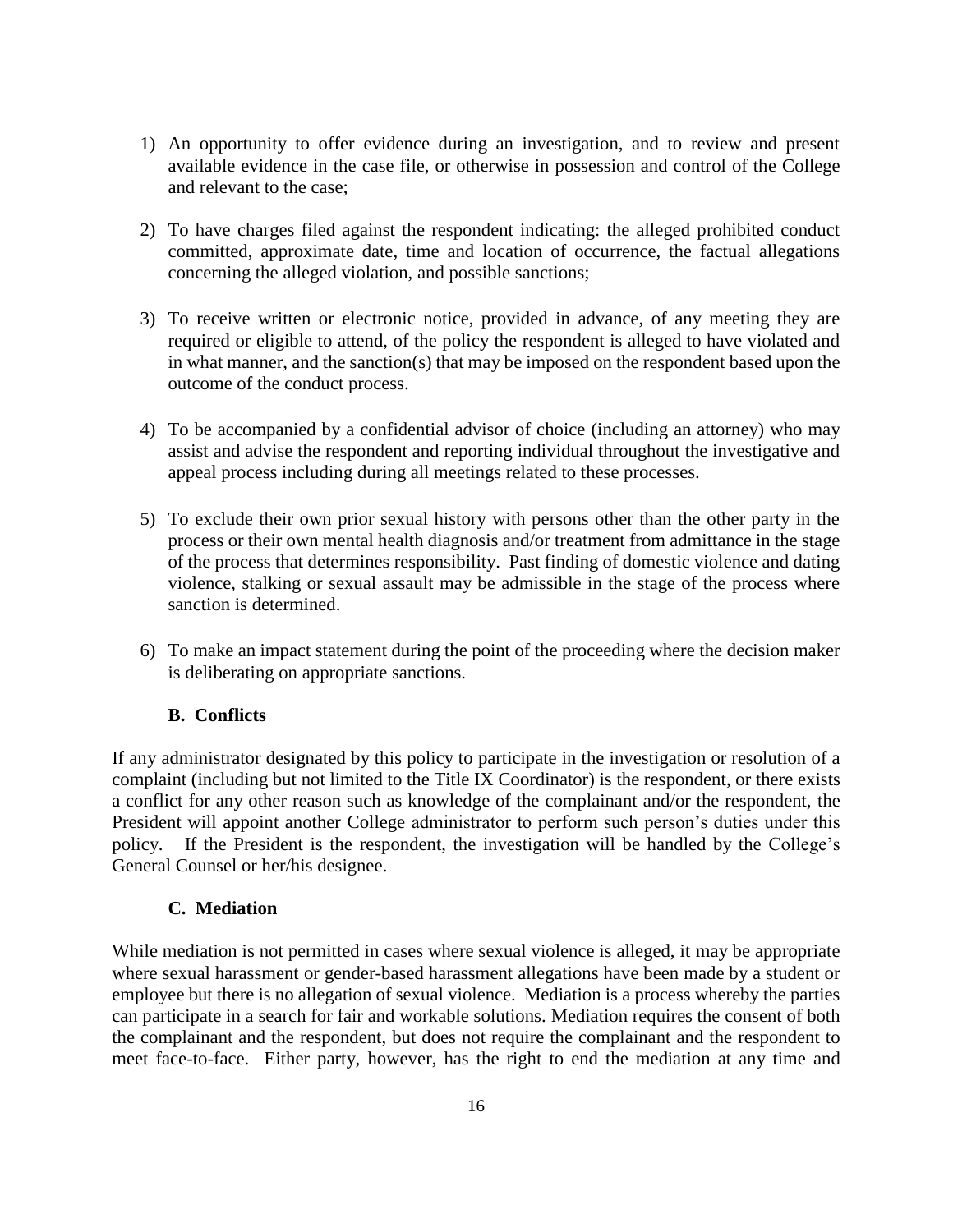proceed with the investigation process. A respondent who is covered by a collective bargaining agreement may consult with and have a union representative present at any mediation session.

## **D. Admission and Acceptance of Penalty Prior to Finding**

At any time prior to a finding of misconduct, the respondent may admit to the charges and accept the penalty that the Dean of Student Affairs or designee determines to be appropriate to address the misconduct. This agreed upon penalty shall be placed on the respondent's transcript consistent with Section IX A. 3) below. Before resolving a complaint in this manner, the Dean of Student Affairs must first consult with the complainant and provide the complainant an opportunity to object to the proposed resolution, orally and/or in writing. If a resolution is reached over the complainant's objection, the Dean of Student Affairs or designee shall provide the complainant with a written statement of reasons supporting such resolution, and the complainant may appeal the decision to enter into the resolution to the Title IX Appeals Panel.

## **E. Timing**

The College will make every reasonable effort to ensure that the investigation and resolution of a complaint occurs are carried out as timely and efficiently as possible. However, the College may need to temporarily delay the fact-finding portion of it investigation during the evidence-gathering phase of a law enforcement investigation. While some complaints may require extensive investigation, whenever possible, the investigation of complaints should be completed within sixty (60) calendar days of the receipt of the complaint. If there is a delay in completing the investigation, the Title IX Coordinator shall notify the complainant and the accused/respondent in writing and shall keep the parties continuously abreast of timing issues.

## **F. Report of Findings**

Following the completion of the investigation, the Title IX Coordinator or her/his designee will report the findings to the Dean of Student Affairs if the respondent is a student, the Provost if the respondent is a faculty member, or to the Executive Director of Human Resources if the respondent is an employee other than a faculty member.

#### **VIII. Disciplinary Action**.

The appropriate College official (i.e. the Dean of Student Affairs, Provost or Executive Director of Human Resources) will review the investigation report. When it is determined that, by a preponderance of the evidence, a violation of this policy has occurred, she/he shall authorize such action as she/he deems necessary to properly correct the effects of or to prevent further harm to an affected party or others similarly situated. The College official shall apprise the President of the College of the findings of any investigation, as well as the recommended sanction(s) to be imposed.

## **A. Discipline Against Students**

1) Rights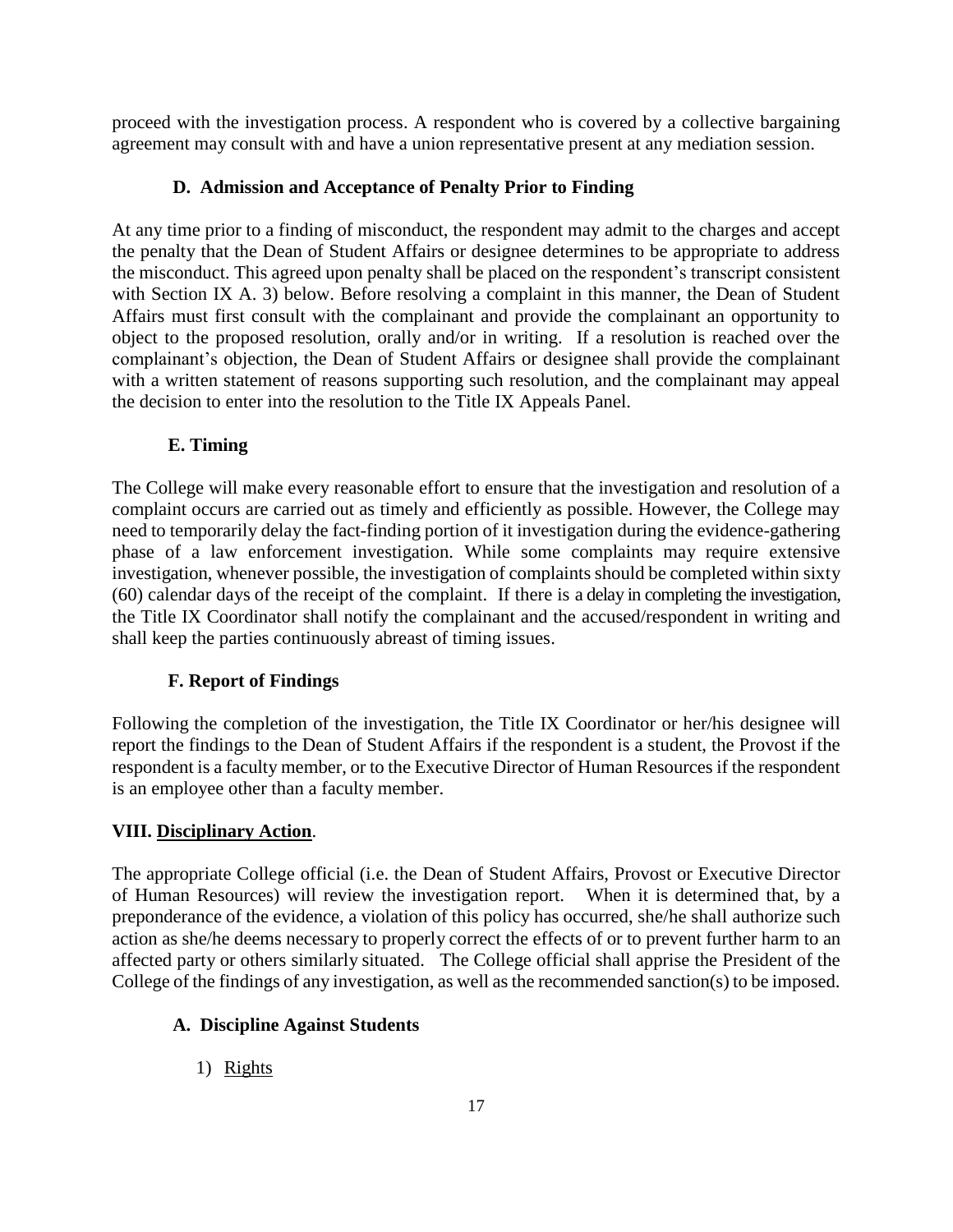In cases where it is recommended that discipline be imposed against an accused/respondent who is a student, the respondent and complainant shall be entitled to the following process and rights:

- To receive simultaneous (among the parties) written or electronic notice of the findings of fact, the decision and the sanction, if any, as well as the rationale for the decision and the sanction (notice shall go to the next of kin if the complainant is deceased);
- To choose whether to disclose or discuss the outcome of the conduct process.
- To appeal the findings and/or sanction to the Title IX Review Panel that is fair and impartial and does not include individuals with a conflict of interest. Members of this three-person appeal panel shall be specially trained in hearing such cases, including the effects of trauma. Notice of the appeals finding shall be sent by electronic or written form, simultaneously to the parties.
- To have all information obtained during the course of the conduct process be protected from public release until the appeals panel makes a final determination unless otherwise required by law.
- 2) Penalties

The range of penalties against a student found to have committed a violation of this Policy include, but are not limited to: removal from housing, removal from a sports team or other school activity, suspension or expulsion.

## 3) Interim Suspensions

When the respondent is a student who presents a continuing threat to the health and safety of the community, the College shall subject the respondent to interim suspension pending the outcome of the conduct process. Both the respondent and the complainant shall, upon request, be afforded a prompt review by the Dean of Student Affairs, reasonable under the circumstances, of the need for and terms of an interim suspension, including potential modification, and shall be allowed to submit evidence in support of her/his request.

## 4) Notations on Transcripts

In cases in which a respondent has been found responsible for committing a Clery Act reportable crime of violence, the College shall make a notation on her/his transcript stating that she/he was "**suspended after a finding of responsibility for a code of conduct violation.**" or "**expelled after a finding of responsibility for a code of conduct violation**." For the respondent who withdraws from the College while such conduct charges are pending, and declines to complete the disciplinary process, the College shall make a notation on the transcript of such students that they "**withdrew**  with conduct charges pending." Such notation shall not be removed prior to one year after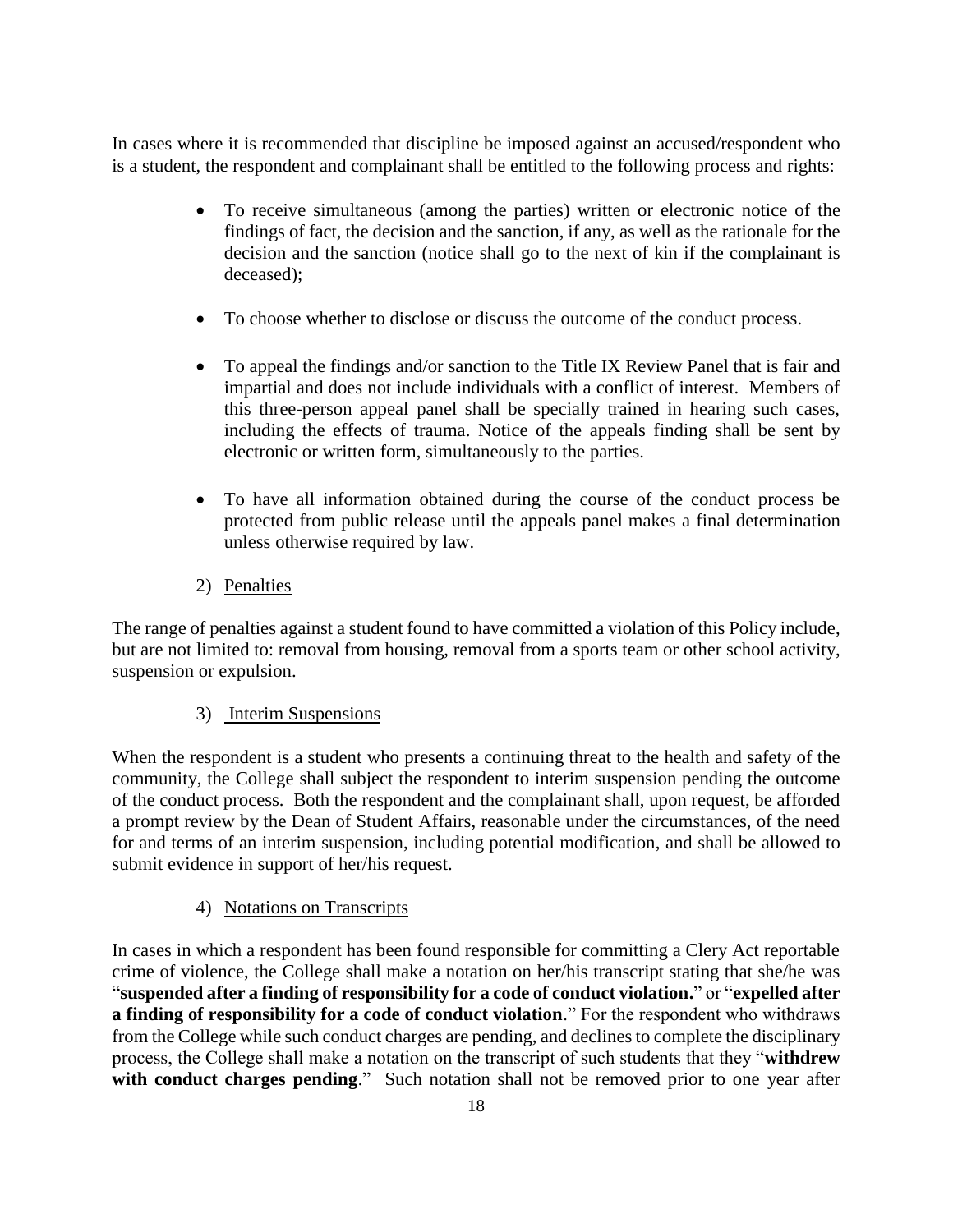conclusion of the suspension, while notations for expulsion shall not be removed. If a finding of responsibility is vacated for any reason, such as after an appeal to the Title IX Appeals Panel, any such transcript notation shall be removed.

#### 5) FERPA

Nothing in this policy, including notice regarding the results of the disciplinary process, violates the Family Educational Rights and Privacy Act (FERPA), including any initial, interim and final decision (and the rationale) by a College official entitled to resolve student disciplinary matters.

#### **B. Discipline Against Employees**

In cases where an employee is accused of sexual harassment, gender-based harassment or sexual violence, the matter will be referred for disciplinary action in accordance with applicable Mercy handbooks, policies, rules and/or collective bargaining agreements. Penalties for employees who are found to violate this policy may include, but are not limited to: reprimand, suspension or termination of employment following the relevant disciplinary procedures, if applicable.

An employee who presents a continuing threat to the health and safety of the community will be subjected to an interim suspension pending the outcome of any disciplinary action, in accordance with applicable Mercy College handbooks, policies, rules and/or collective bargaining agreements.

#### **C. Action Against Contractors, Vendors or Visitors**

In cases where the person accused of sexual harassment, gender-based harassment or sexual violence is neither a Mercy student nor a Mercy employee, the College will take appropriate action, such as restricting her/his access to campus. In addition, the matter will be referred to local law enforcement authorities in appropriate circumstances and consistent with this policy.

#### **D. No Disciplinary Action**

In cases where a determination is made not to bring disciplinary action, the Title IX Coordinator will inform the complainant and the respondent of that decision contemporaneously, in writing, and will offer counseling or other support services to both the complainant and the respondent.

#### **IX. Consensual Relationships**

Sexual harassment may be at issue even in relationships that begin as consensual ones. In particular, such relationships can be problematic when one person in the relationship is, or could be perceived to be, in a position of institutional authority relative to the other person. In order to avoid that possibility, it is the policy of the College that any relationship in which one person has, or reasonably could be perceived to have, institutional authority over another member of the College community must be disclosed as follows, so that the matter may be addressed as appropriate under the circumstances. Any faculty member who is or becomes a party to a consensual relationship with a student—regardless of whether the student is in the faculty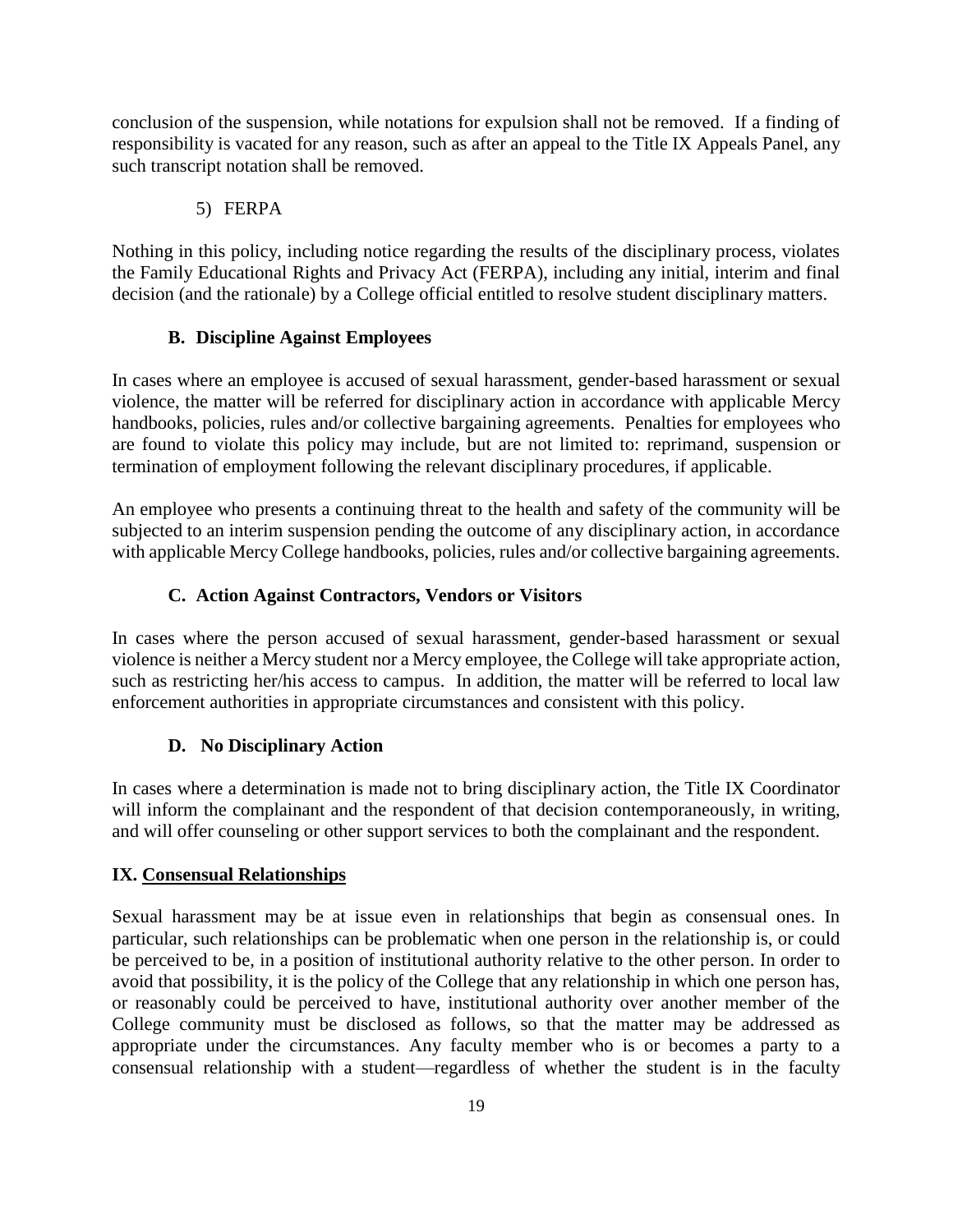member's class—must disclose that relationship to the Associate Provost or their School Dean. Any non-faculty College employee who is or become a party to a consensual relationship with any student must disclose that relationship to the Office of Human Resources. Any employee (faculty member or otherwise) who is in a relationship with another employee with someone for whom they supervise, must disclose the relationship to the Office of Human Resources.

#### **X. Filing External Complaints**

Complainants have the right at any time to file complaints with the Office for Civil Rights ("OCR") of the U.S. Department of Education, alleging violations of Title IX, and to file complaints with other appropriate agencies alleging violations of other federal, state or local laws, such as the New York State Division of Human Rights. Contact information for OCR, the New York State Division of Human Rights, and other relevant agencies is set forth in Appendix B.

#### **XI. Additional College Obligations Under this Policy**

In addition to addressing possible violations of this Policy, Mercy College has the following obligations:

#### **A. Dissemination of Policies, Procedures and Notices.**

The Title IX Coordinator, in coordination with the Office of Student Affairs, Office of Safety and Security, the Office of Human Resources and other applicable offices, is responsible for the wide dissemination of the following: (i) this policy; (ii) Mercy's Notice of Nondiscrimination; (iii) the Title IX Coordinator's name, phone number, office location, and email address; and (iv) contact information for the Office of Safety and Security.

Such dissemination shall include posting the documents and information on the college website and including it in any student or employee handbooks and in resident life materials. In addition, the Students' Bill of Rights, which is appended to and made a part of this policy, must be distributed to any individual reporting an incident of sexual harassment, gender-based harassment or sexual violence at the time the report is made. It must also be distributed annually to all students. All of the above information shall be posted on the College Title IX website in an easily accessible manner to the public, posted in campus residence halls and campus centers, and shall include links or information to file a report and seek a response.

#### **B. Student Educational Programming**

The Title IX Coordinator, in coordination with the Office of Student Affairs, Office of Safety and Security, the Office of Human Resources and other applicable offices, is responsible for ensuring that the College engages in a comprehensive student orientation and ongoing education campaign, using multiple methods, to educate members of the College community about sexual misconduct, including domestic violence, dating violence, stalking and sexual assault. The programming shall: 1) be culturally relevant, inclusive of diverse communities and identities, sustainable, responsive to community needs and informed by research or assessed for value, effectiveness, or outcome; and 2) consider environmental risk and protective factors as they occur on the individual,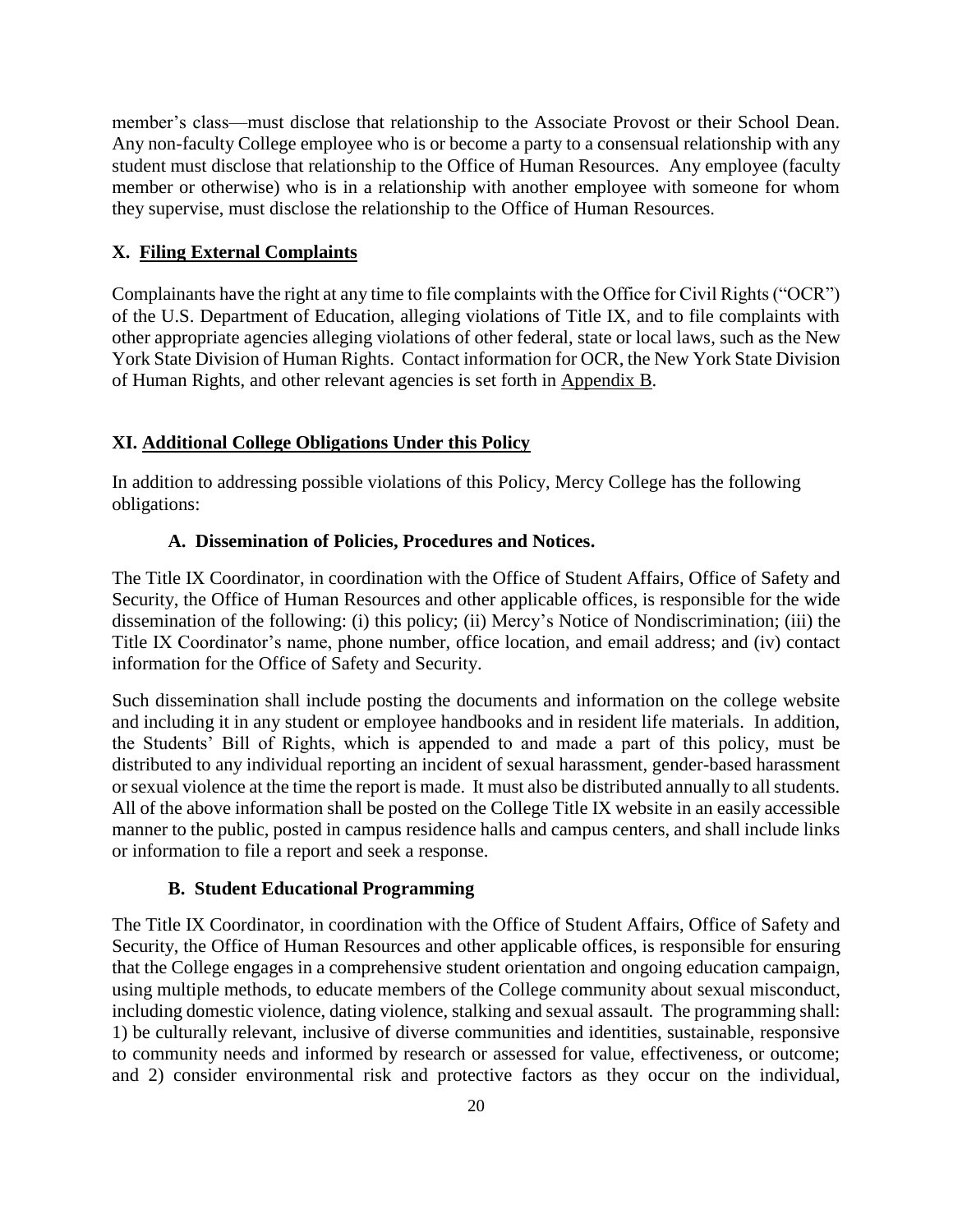relationship, institutional, community, and societal levels. Some of the information to be imparted shall include, but not be limited to:

- 1) All of the information contained in this Policy, including: prohibited conduct, resources offered while the College takes administrative and/or conduct action against an accused; that College policies apply equally to all students regardless of sexual orientation, gender identity or gender expression; the role of relevant College officials relating to this Policy; and the consequences and sanctions for individuals who commit these crimes and code of conduct violations;
- 2) Awareness of violence, its impact on victims and survivors and their friends and family, and its long-term impact (without identifying victims in any way.)
- 3) Bystander intervention and the importance of taking action to prevent violence when one can safely do so;
- 4) Risk assessment and reduction including, but not limited to, steps that potential victims, perpetrators, and bystanders can take to lower the incidence of violations, which may contain information about the dangers of drug and alcohol use, including underage drinking and binge drinking, involuntary consumption of incapacitating drugs and the danger of mislabeled drugs and alcohol, the importance of communication with trusted friends and family whether on campus or off campus, and the availability of College officials who can answer general or specific questions about risk reduction.
	- a) Required educational programming

The College shall provide such educational programming:

- 1) To all new students, whether first-year, or transfer, undergraduate, graduate or professional;
- 2) To each student leader and officer of student organizations recognized by the College, as well as those seeking recognition by the College, prior to receiving recognition or registration;
- 3) To student-athletes prior to participating in intercollegiate athletic competition;
- 4) To all students residing in College-sponsored housing prior to registering for the residence.
- b. Other education

The College shall offer education to all other students not subject to required training, including international students, students that are also employees, students in student organizations, and online and distance learning students.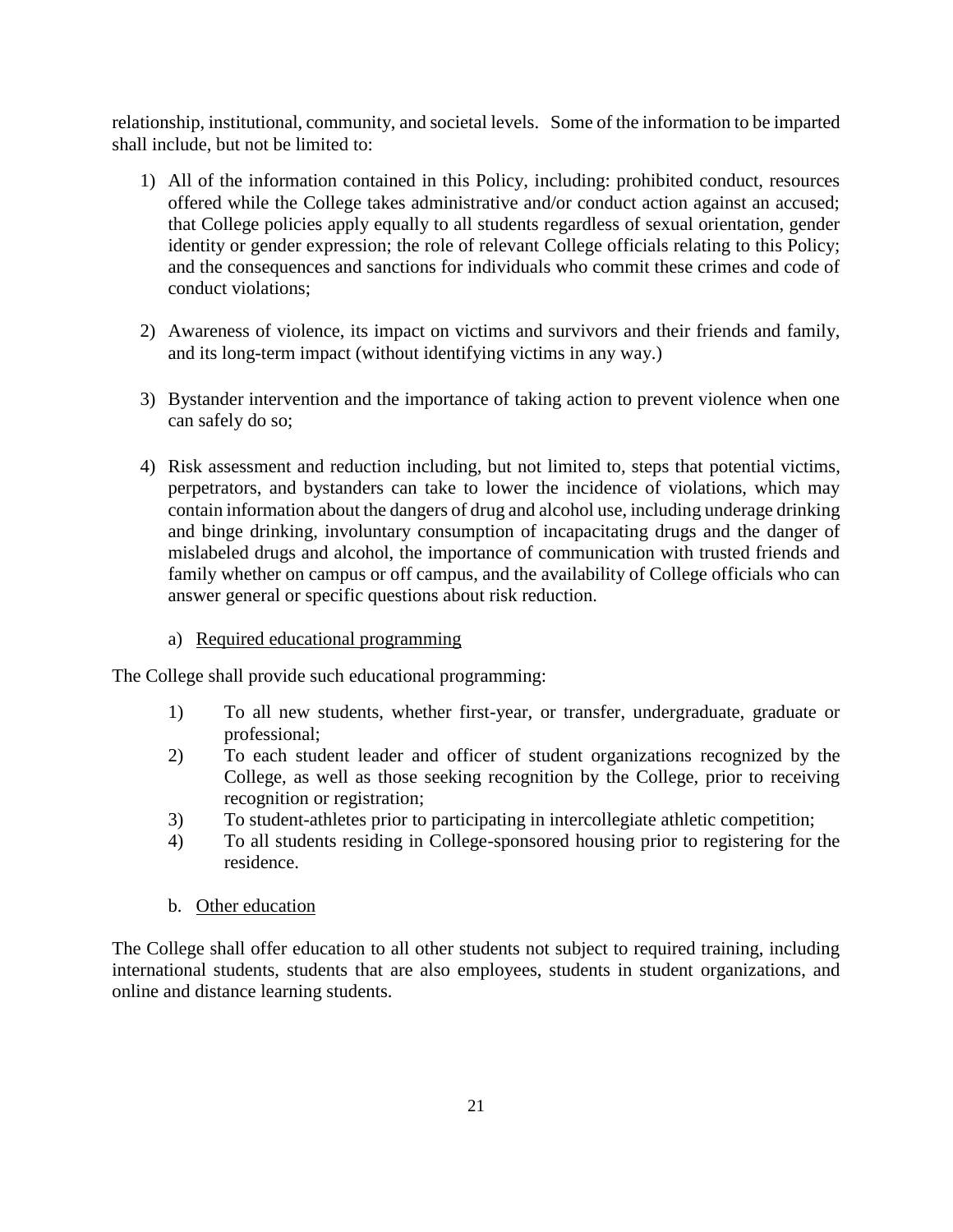### **C. Faculty and Staff Training**

The Title IX Coordinator, in coordination with the Office of Student Affairs, Office of Safety and Security, the Office of Human Resources and other applicable offices, is responsible for ensuring that all new employees and current employees, including but not limited to faculty, staff, administrators, security officers, athletic staff and residence life staff receive annual training regarding all aspects of this policy and on sexual misconduct (including domestic violence, dating violence, stalking and sexual assault).

## **D. Conducting Campus Climate Assessments**

The College shall conduct, no less than every other year or as otherwise required by law, a campus climate assessment to ascertain general awareness and knowledge of the provisions of this policy, including student experience with and knowledge of reporting and college adjudicatory processes, which shall be developed using standard and commonly recognized research methods. The assessment shall be structured to be in compliance with applicable law, including Section 129-B of the New York State Education Law. The College shall publish the results of the surveys on its Title IX web page. The published results shall not contain any information which would enable a reader to identify any individual who responded to the climate assessment.

## **E. Annual Reporting**

College is required to report to the State of New York aggregate data relating to domestic violence, dating violence, stalking and sexual assault, in accordance with state and any applicable law.

## **XII. Definitions of Terms in this Policy**

**A. Affirmative Consent** is a knowing, voluntary and mutual decision among all participants to engage in sexual activity. Consent can be given by words or actions, as long as those words or actions create clear permission regarding willingness to engage in the sexual activity. Silence or lack of resistance, in and of itself, does not demonstrate consent. The definition of consent does not vary based upon a participant's sex, sexual orientation, gender identity or gender expression. Consent may be initially given but withdrawn at any time. Consent to any sexual act or prior consensual sexual activity between or with any party does not necessarily constitute consent to any other sexual act.

In order to give consent, one must be of legal age (17 years or older). Consent is required regardless of whether the person initiating the act is under the influence of drugs and/or alcohol. Consent cannot be given when a person is incapacitated, which occurs when an individual lacks the ability to knowingly choose to participate in sexual activity. Incapacitation may be caused by lack of consciousness or being asleep, being involuntarily restrained, or if the individual otherwise cannot consent. Depending on the degree of intoxication, someone who is under the influence of alcohol, drugs, or other intoxicants may be incapacitated and therefore unable to consent.

When consent is withdrawn or can longer be given, sexual activity must stop.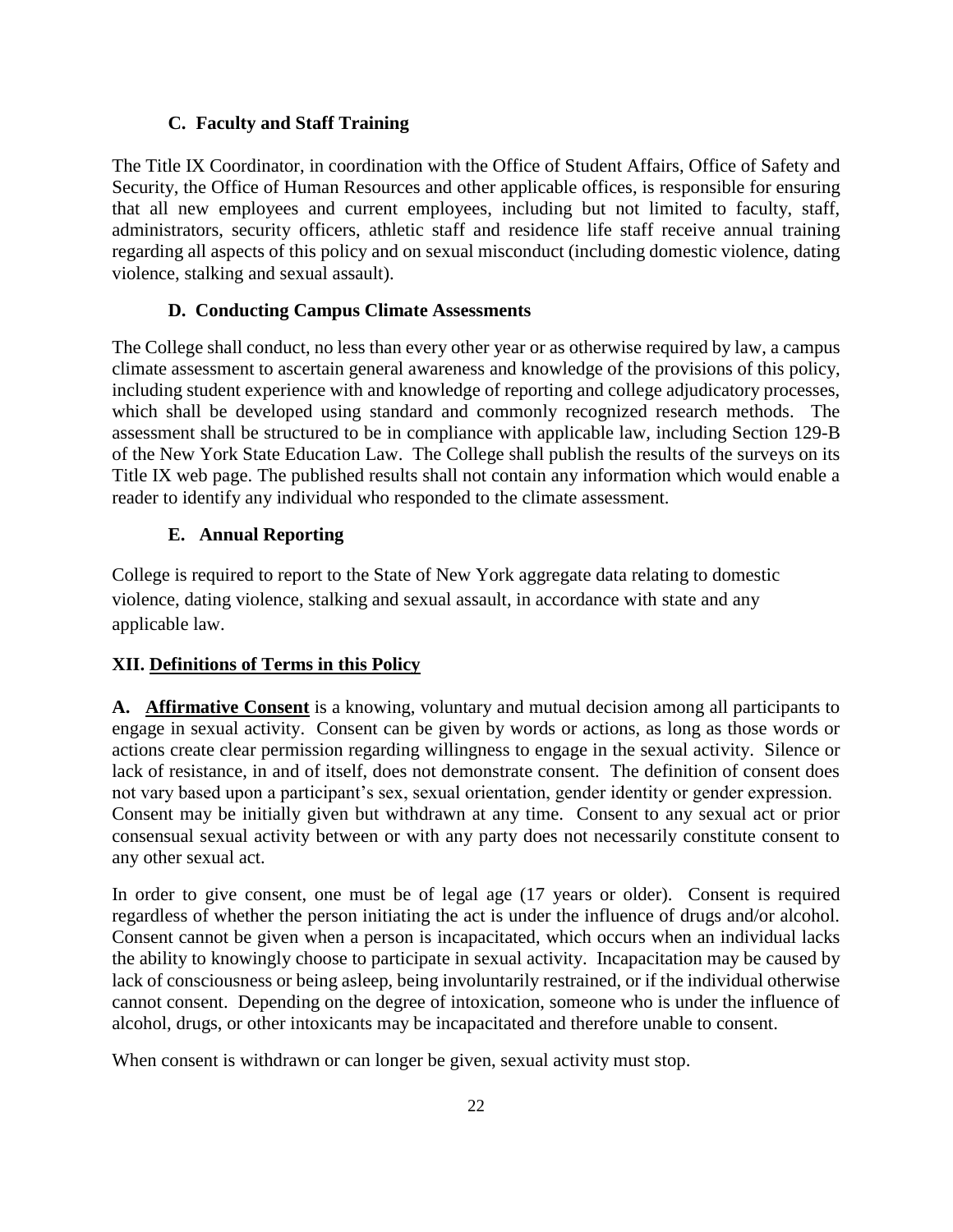**B**. **Complainant** refers to the individual who alleges that she/he has been the subject of sexual harassment, gender-based harassment or sexual violence, and can be a Mercy student, employee (including all full-time and part-time faculty and staff), contractor, vendor or visitor. Under this policy, the alleged incident(s) may have been brought to the college's attention by someone other than the complainant

**C. Complaint** is an allegation of sexual harassment, gender-based harassment or sexual violence made under this policy.

**D. Dating, Domestic and Intimate Partner Violence** is a pattern of coercive behavior that can include physical, psychological, sexual, economic and emotional abuse, perpetrated by one person against an intimate partner. Such violence may occur in all kinds of intimate relationships, including married couples, people who are dating, couples who live together, people with children in common, same-sex partners, and people who were formerly in a relationship with the person abusing them.

**E. Forcible Touching/Fondling** is intentionally touching the sexual or other intimate parts of another person without the latter's consent for the purpose of degrading or abusing such person; or for the purpose of gratifying the actor's sexual desire.

**F. Gender-Based Harassment** is unwelcome conduct of a nonsexual nature based on an individual's actual or perceived sex, including conduct based on gender identity, gender expression, and nonconformity with gender stereotypes that is sufficiently severe and pervasive to adversely affect an individual's participation in employment, education or other Mercy College activities. The effect will be evaluated based on the perspective of a reasonable person in the position of the complainant. An example of gender-based harassment would be persistent mocking or disparagement of a person based on a perceived lack of stereotypical masculinity or femininity.

**G. Managers** are employees who have the authority to either (a) make tangible employment decisions with regard to other employees, including the authority to hire, fire, promote, compensate or assign significantly different responsibilities; or (b) make recommendations on tangible employment decisions that are given particular weight. Managers include vice presidents, deans, directors, or other persons with managerial responsibility, including, for purposes of this policy, department chairpersons and executive officers.

**H. Rape and Attempted Rape** is the penetration or attempted penetration, no matter how slight, of any body part by a sex organ of another person, without the consent of that person.

**I. Respondent** refers to the individual who is alleged to have committed sexual harassment, gender-based harassment or sexual violence against a Mercy College student, employee, contractor, vendor or visitor.

**J. Retaliation** is adverse treatment of an individual as a result of that individual's reporting sexual harassment, gender-based harassment or sexual violence, assisting someone with a report of sexual harassment, gender-based harassment or sexual violence, or participating in any manner in an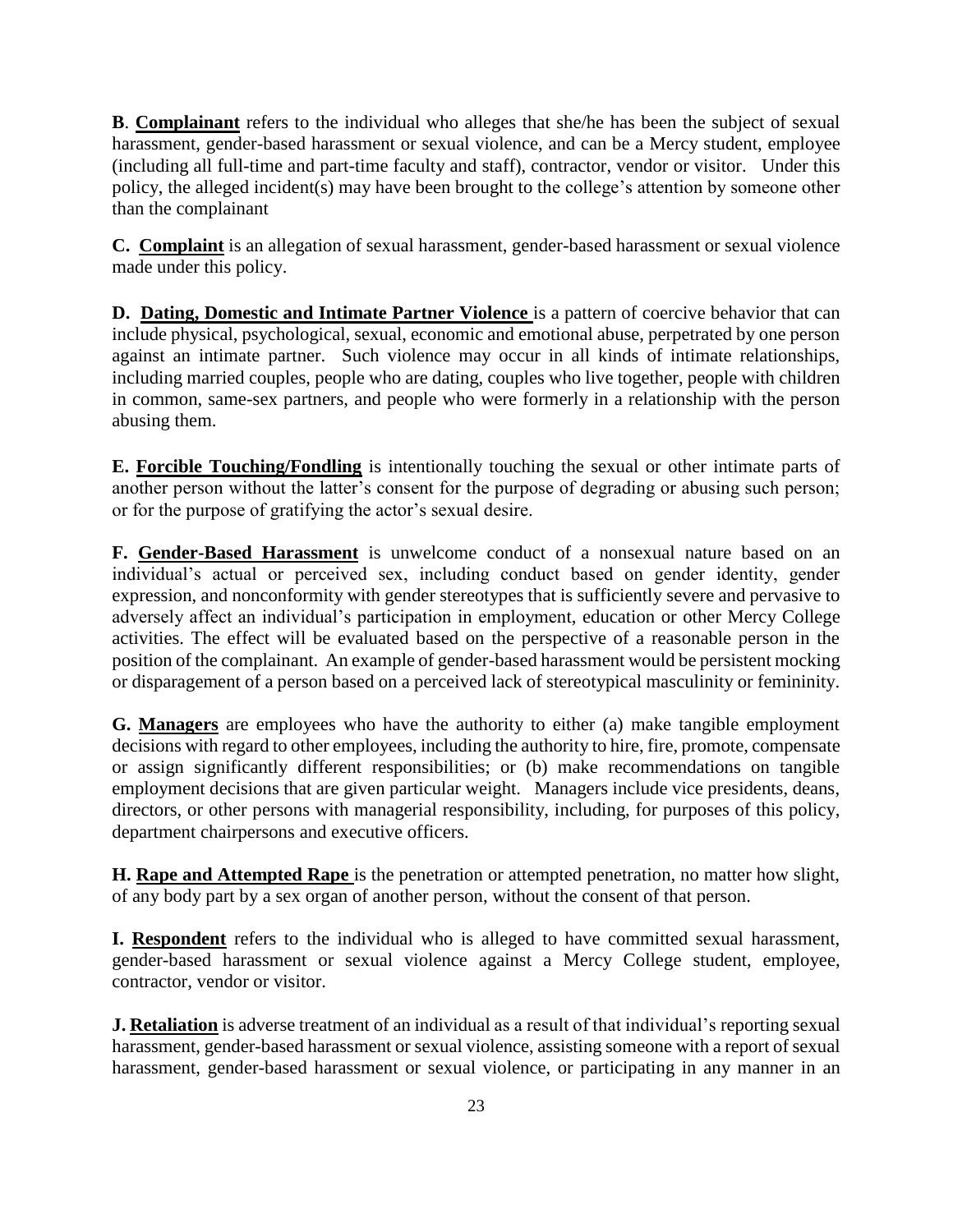investigation or resolution of a sexual harassment, gender-based harassment or sexual violence report. Adverse treatment includes threats, intimidation and reprisals by either a complainant or respondent or by others such as friends or relatives of either a complainant or respondent.

## **K. Sexual Activity** is

- 1) penetration, however slight, of the vulva or the anus by the penis, hand/fingers or other object;
- 2) contact between the mouth and the penis, the mouth and the vulva, or the mouth and the anus;
- 3) intentional touching, either directly or through the clothing, of the genitalia, anus, groin, breast, inner thigh, or buttocks of any person; or
- 4) intentional touching, either directly or through the clothing of any other body part, with an intent to abuse, humiliate, harass, degrade or arouse or gratify the sexual desire of any person.

**L. Sexual Assault** is any form of sexual activity that occurs without consent.

**M. Sexual Harassment** is unwelcome conduct of a sexual nature, including but not limited to unwelcome sexual advances, requests for sexual favors, and other verbal, nonverbal, graphic and electronic communications or physical conduct of a sexual nature when:

- 1) Submission to or rejection of such conduct is made either explicitly or implicitly a condition of an individual's employment or academic standing or is used as the basis for employment decisions or for academic evaluation, grades, or advancement (quid pro quo); **or**
- 2) Such conduct is sufficiently severe and pervasive to adversely affect an individual's participation in employment, education or other Mercy College activities (hostile environment). The effect will be evaluated based on the perspective of a reasonable person in the position of a complainant.

Conduct is considered "unwelcome" if the individual did not request or invite it and considered the conduct to be undesirable or offensive.

While it is not possible to list all circumstances that might constitute sexual harassment, the following are some examples of conduct that might constitute sexual harassment depending on the totality of the circumstances:

- 1) Inappropriate or unwelcome physical contact or suggestive body language, such as touching, groping, patting, pinching, hugging, kissing, or brushing against an individual's body;
- 2) Verbal abuse or offensive comments of a sexual nature, including sexual slurs, persistent or pervasive sexually explicit statements, questions, jokes or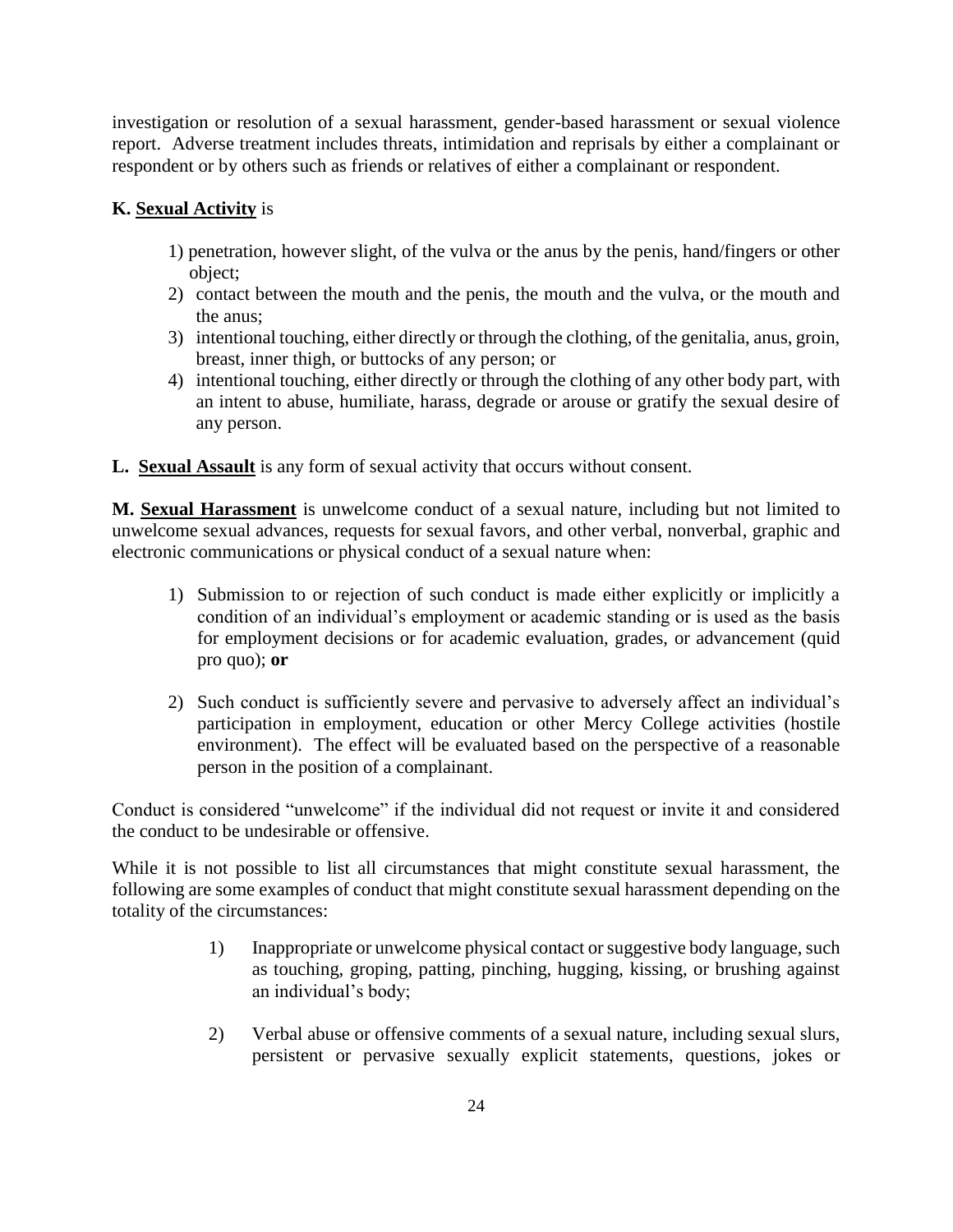anecdotes, degrading words regarding sexuality or gender, suggestive or obscene letters, notes, or invitations;

- 3) Visual displays or distribution of sexually explicit drawings, pictures, or written materials; or
- 4) Undue and unwanted attention, such as repeated inappropriate flirting, staring, or making sexually suggestive gestures.

For purposes of this policy, sexual harassment also includes acts that violate an individual's right to privacy in connection with her/his body and/or sexual activity such as:

- 1) Recording images (e.g. video, photograph) or audio of another person's sexual activity, intimate body parts, or nakedness without that person's consent;
- 2) Disseminating images (e.g. video, photograph) or audio of another person's sexual activity, intimate body parts, or nakedness, if the individual distributing the images or audio knows or should have known that the person depicted in the images or audio did not consent to such disclosure;
- 3) Viewing another person's sexual activity, intimate body parts, or nakedness in a place where that person would have a reasonable expectation of privacy, without that person's consent.

**N. Sexual Misconduct** is sexual harassment, gender-based harassment or sexual violence, as defined in this policy.

**O. Sexual Violence** is an umbrella term that includes: (1) sexual activity without affirmative consent, such as sexual assault, rape/attempted rape, and forcible touching/fondling; (2) dating, domestic and intimate partner violence; (3) stalking as defined below.

**P. Stalking** is intentionally engaging in a course of conduct directed at a specific person with whom the perpetrator currently has, previously has had, or desires to have, some form of sexual or romantic relationship, that:

- 1) is likely to cause reasonable fear of material harm to the physical health, safety or property of such person, a member of such person's immediate family or a third party with whom such person is acquainted; or
- 2) causes material harm to the mental or emotional health of such person, where such conduct consists of following, telephoning or initiating communication or contact with such person, a member of such person's immediate family or a third party with whom such person is acquainted; or
- 3) is likely to cause such person to reasonably fear that her/his employment, business or career is threatened, where such conduct consists of appearing,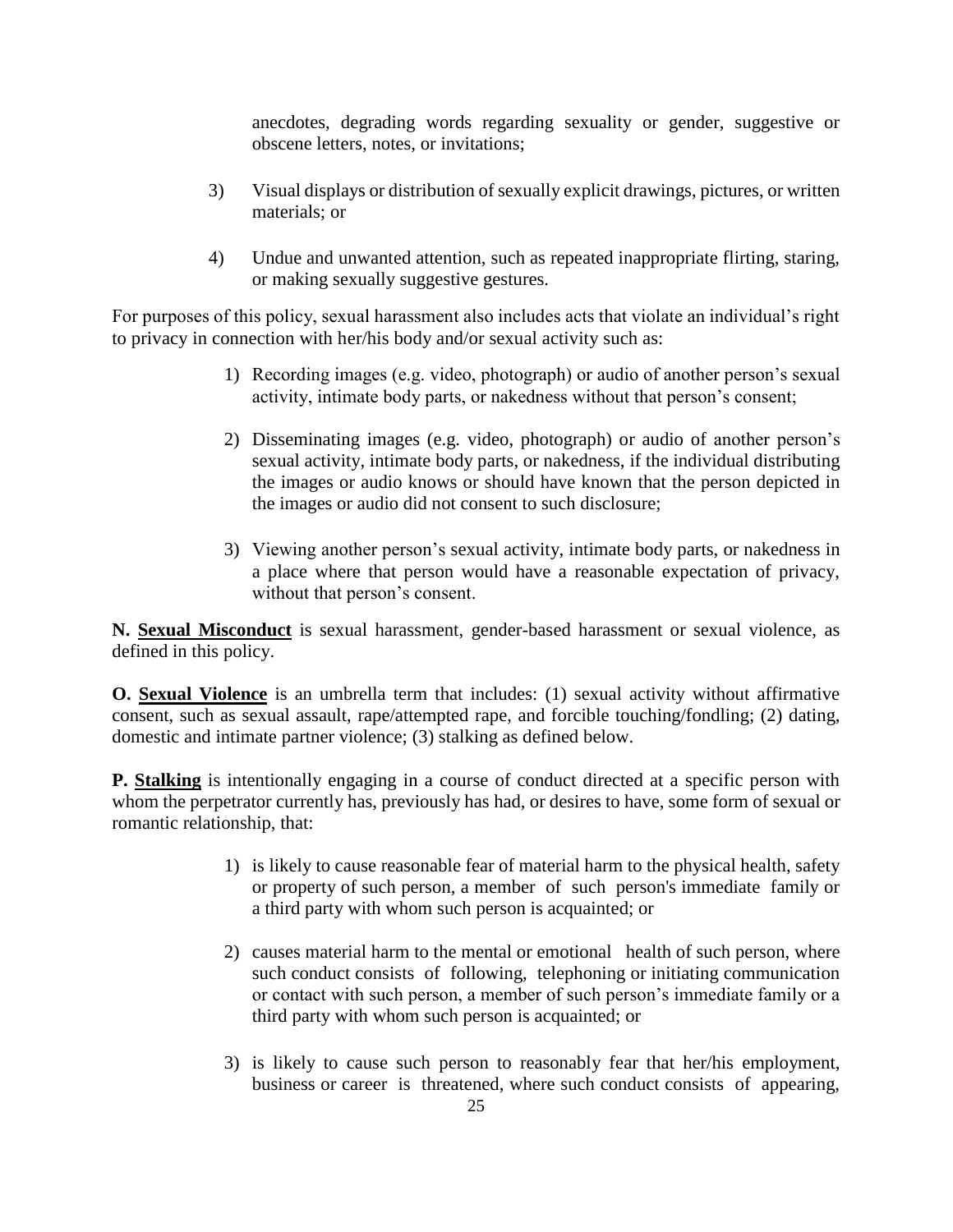telephoning or initiating communication or contact at such person's place of employment or business, and the actor was previously clearly informed to cease that conduct.

**Q. Vendor, Visitor or Contractor** is an individual who is present at a Mercy campus or unit but is not a student or employee. Vendors and Contractors have business-related work with the College.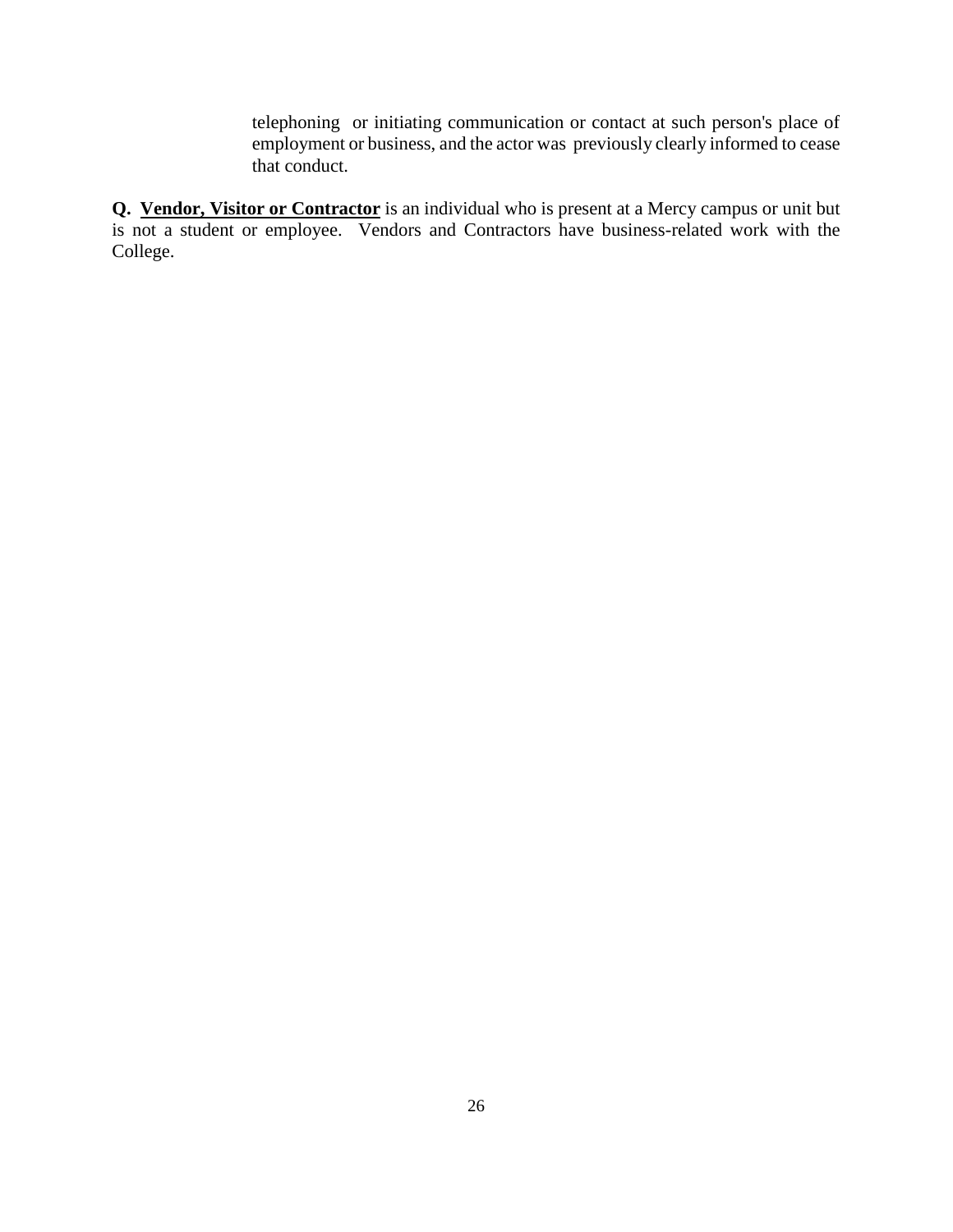#### **APPENDIX A**

## **Mercy College Students' Bill of Rights**

All **Mercy College** students have the right to:

- 1. Make a report to local law enforcement and/or State Police;
- 2. Have disclosures of domestic violence, dating violence, stalking and sexual assault treated seriously;
- 3. Make a decision about whether to disclose a crime or violation and participate in the disciplinary process and/or criminal justice process free from pressure by the College;
- 4. Participate in a College disciplinary process that is fair, impartial, and provides adequate notice and a meaningful opportunity to be heard;
- 5. Be treated with dignity and to receive from the College courteous, fair, and respectful health care and counseling services, where available;
- 6. Be free from any suggestion that the reporting individual is at fault when these crimes and violations are committed, or should have acted in a different manner to avoid such crimes or violations;
- 7. Describe the incident to as few College representatives as practicable and not be required to unnecessarily repeat a description of the incident
- 8. Be protected from retaliation by the College, any student the accused and/or respondent, and/or their friends, family and acquaintances within the jurisdiction of the College;

9. Access to at least one level of appeal of a determination;

- 10. Be accompanied by an advisor of choice who may assist and advise a reporting individual, respondent throughout the disciplinary process, including during all meetings and hearings related to such process; and
- 11. Exercise civil rights and practice of religion without interference by the investigative, criminal justice or disciplinary process of the College.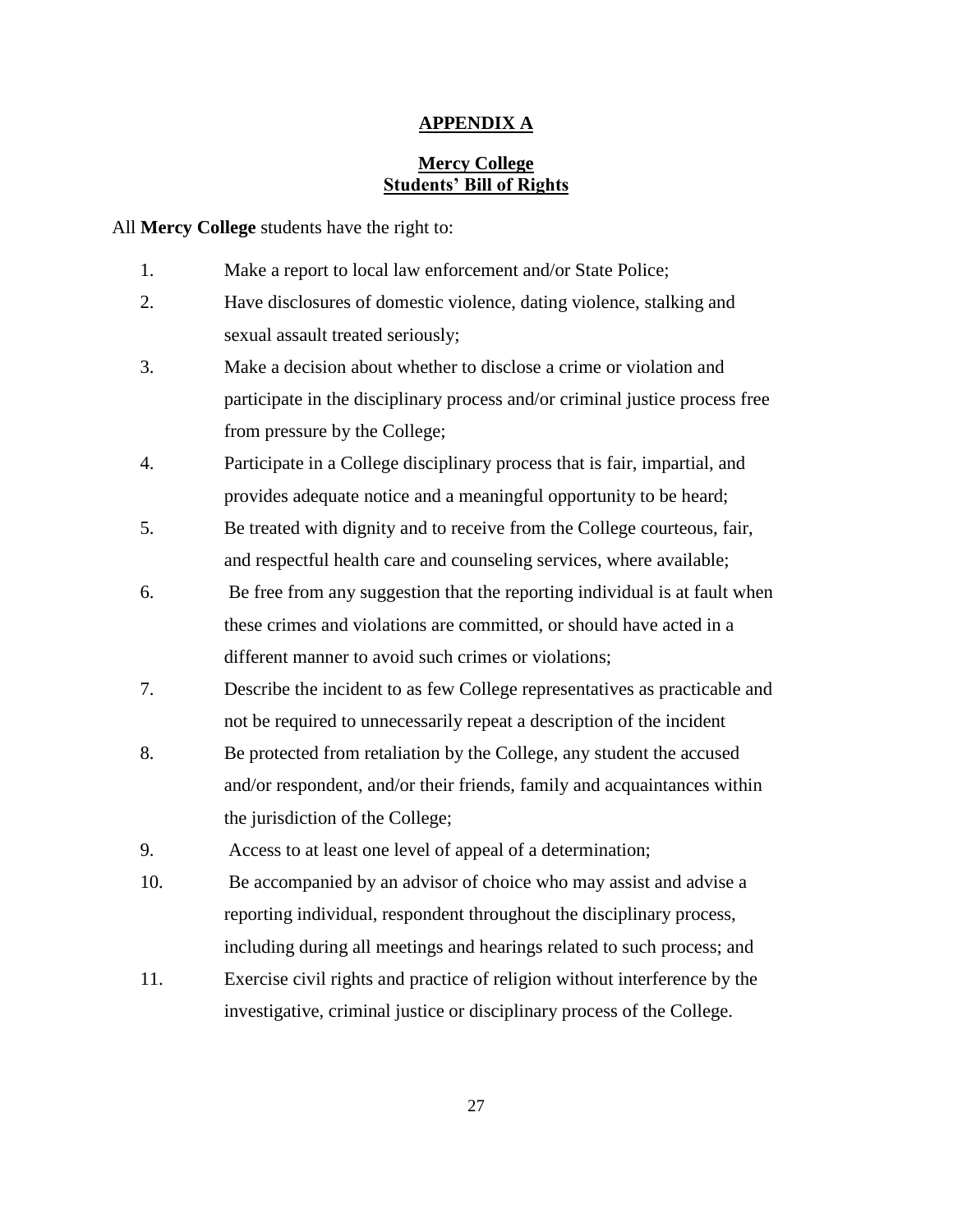## **APPENDIX B**

## **MERCY COLLEGE RESOURCE LIST**

## **EMERGENCIES**

| <b>Mercy College Emergency</b>                                                           | $(914) 674 - 9999$ |  |
|------------------------------------------------------------------------------------------|--------------------|--|
| <b>Police, Fire, Medical Emergency</b>                                                   | 911                |  |
| <b>Mercy College Health and Wellness</b>                                                 | MH Room 108        |  |
| <b>Dobbs Ferry Campus</b>                                                                |                    |  |
| Dr. Ori Shinar, Psy.D. Director of Mental Health Counseling                              | $(914) 674 - 7233$ |  |
| Alyssa Prete, LMHC                                                                       | $(914) 674 - 7796$ |  |
| Colleen Powers, Director of Health and Wellness and Nurse Practitioner                   | $(914) 674 - 7707$ |  |
| <b>Bronx Campus</b>                                                                      |                    |  |
| Ingrid Mitchell, LMSW, Room 2294                                                         | 718-678-8775       |  |
| <b>Manhattan Campus (Tuesdays)</b>                                                       |                    |  |
| Dr. Ori Shinar, Psy.D. Director of Mental Health Counseling                              | $(914) 674 - 7233$ |  |
| <b>Community Resources for Sexual Assault/Domestic/Intimate Partner Violence</b>         |                    |  |
| <b>Westchester County</b>                                                                |                    |  |
| <b>Westchester County Family Justice Center</b>                                          | $(914)$ 995-3100   |  |
| FACT at Westchester Medical Center – for forensic sexual assault exams (914) 493-7000    |                    |  |
| 24-Hour Hotline --- Rape Crisis Counseling                                               |                    |  |
| Victims Assistance Services of WestCOP, Inc.                                             | $(855)$ 827-2255   |  |
| Westchester Hispanic Coalition - ALAS                                                    | $(855)$ 252-7942   |  |
| 24-Hour Hotline --- Shelters/Counseling/Advocacy/Legal Services/Non-Residential Services |                    |  |
| Hope's Door                                                                              | $(888)$ 438-8700   |  |
| My Sisters' Place                                                                        | $(800)$ 298-7233   |  |
| Putnam/Northern Westchester Women's Resource Center                                      | $(845)$ 628-2166   |  |
| <b>LGBTQ Resources</b>                                                                   |                    |  |
| The LOFT                                                                                 | $(914)$ 948-2932   |  |
| Gay and Lesbian National Hotline                                                         | $(888) 843 - 4564$ |  |
| National Coalition of Anti-Violence Program (NCAVP)                                      | $(212)$ 714-1141   |  |
|                                                                                          | TTY (914) 995-7397 |  |
| <b>Sexual Transmitted Diseases</b>                                                       |                    |  |
| Hudson Valley Community Services (for HIV testing)                                       | $(914)$ 345-8888   |  |
| <b>Westchester County Health Clinic</b>                                                  |                    |  |
| White Plains District Office                                                             | $(914)$ 995-5800   |  |
| <b>Yonkers District Office</b>                                                           | $(914)$ 231-2500   |  |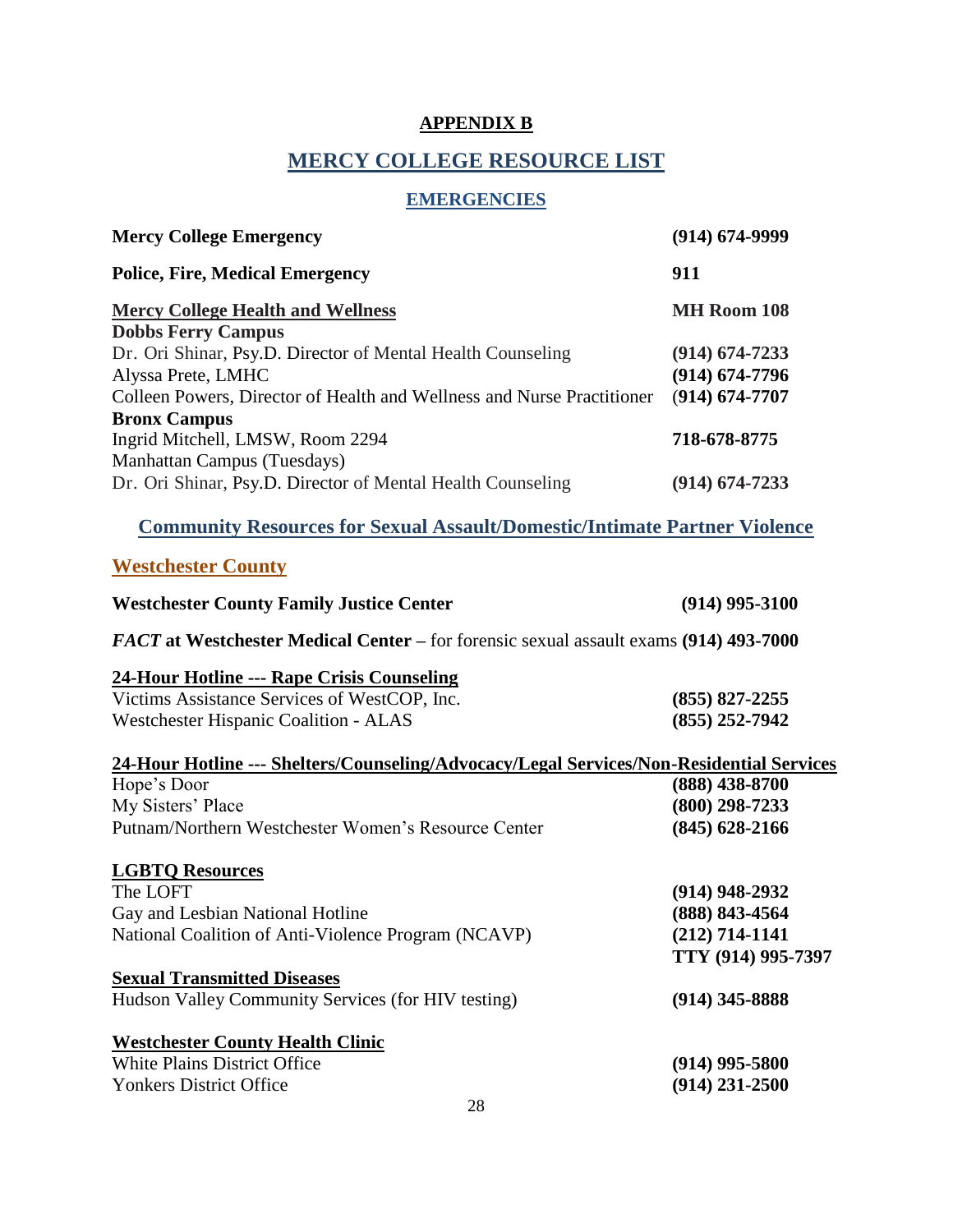| <b>Legal Assistance</b>                                        |                    |
|----------------------------------------------------------------|--------------------|
| Pace Women's Justice Center (legal helpline)                   | $(914)$ 287-0739   |
| Legal Services of the Hudson Valley                            | $(877) 574 - 8529$ |
| My Sisters' Place Legal Center                                 | $(914)$ 683-1333   |
| <b>Westchester Hispanic Coalition</b>                          | $(914)$ 948-8466   |
| <b>Empire Justice Center</b>                                   | $(914)$ 422-4329   |
| <b>For Further Information and Referral:</b>                   |                    |
| NYS Coalition Against Sexual Assault & Domestic Violence       | $(800)$ 942-6906   |
| National Domestic & Sexual Violence Hotline                    | $(800)$ 779-7233   |
| <b>To Report Child Abuse (NYS Registry)</b>                    | $(800)$ 342-3720   |
| <b>New York City</b>                                           |                    |
| <b>Sexual Violence Hotlines and Websites</b>                   |                    |
| Safe Horizon, www.safehorizon.org (for a list of all hotlines) | (800) 621-HOPE     |
| Rape, Abuse & Incest National Network (RAINN)                  | (800) 656-HOPE     |

[New York City Alliance Against Sexual Assault](http://www.svfreenyc.org/survivors_hotline.html) **www.svfreenyc.org**

#### **[Sexual Assault Forensic Examiner \(SAFE\) Hospitals](http://www.svfreenyc.org/survivors_emergency.html)**

#### **Bronx**

North Central Bronx (HHC), E 210th St & Kossuth Ave Lincoln Medical and Mental Health Center (HHC), 234 E 149th St Jacobi Hospital (HHC), Eastchester Rd & Pelham Pkwy S

#### **Brooklyn**

Woodhull Medical and Mental Health Center (HHC), 760 Broadway Coney Island (HHC), 2601 Ocean Pkwy, Kings County Hospital Center (HHC), 451 Clarkson Ave

#### **Manhattan**

St. Luke's Hospital (CHP), Amsterdam Ave & W 113th St Roosevelt Hospital (CHP), 1000 10th Ave Beth Israel-Petrie Campus (CHP), 1st Ave & E 16th St Bellevue Hospital (HHC), 1st Ave & E 27th St Harlem Hospital (HHC), 506 Lenox Ave Metropolitan Hospital Center (HHC), 1901 1st Ave Mount Sinai Medical Center (Mount Sinai), 1 Gustave L Levy Pl New York Presbyterian Hospital-Columbia (NYP), 622 W 168th St New York-Presbyterian Hospital- The Allen Pavilion (NYP), 5141 Broadway New York-Presbyterian Hospital-Weill Cornell (NYP), 525 East 68th Street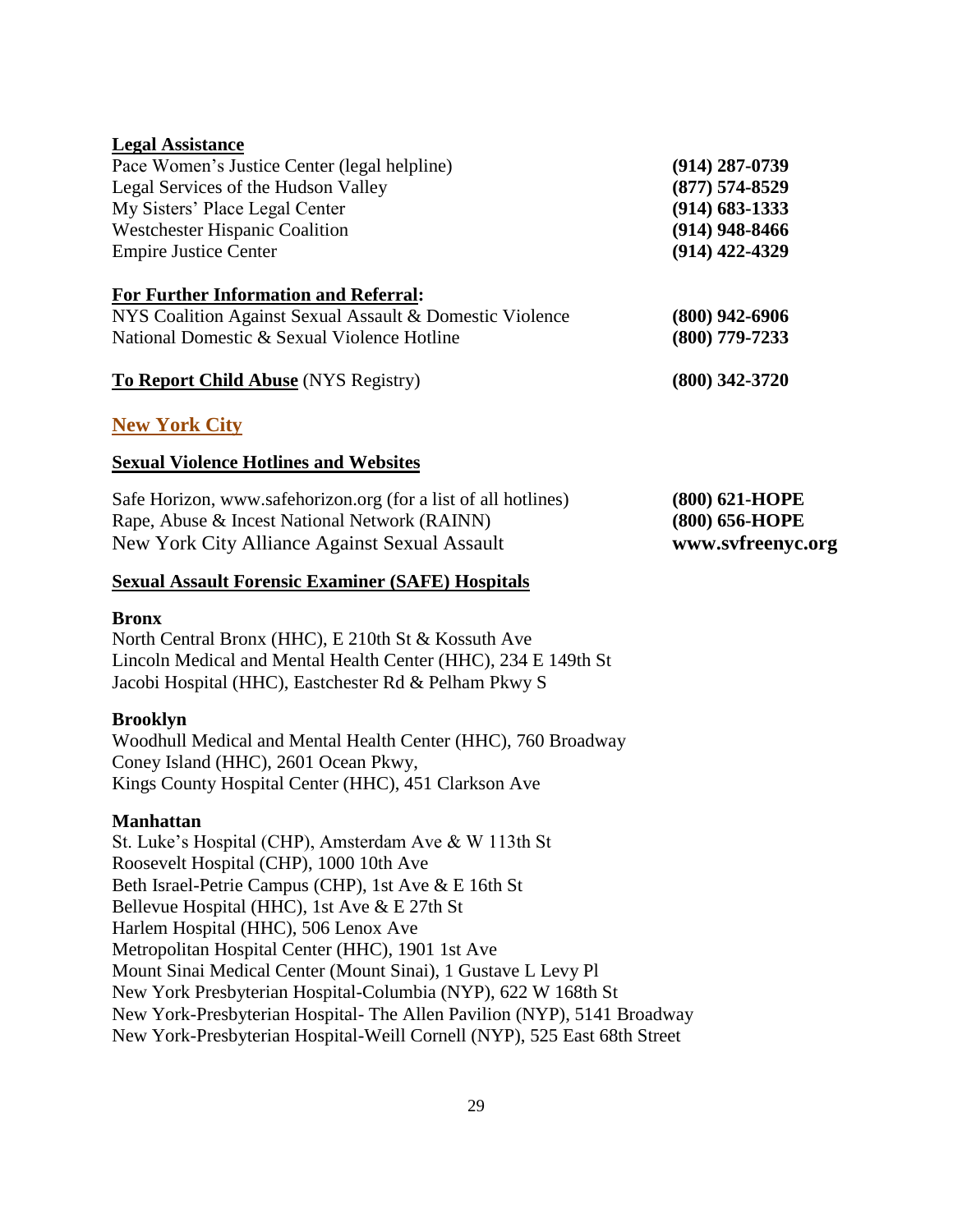**Queens**  Queens Hospital Center (HHC), 82-68 164th St Elmhurst Hospital (HHC), 79-01 Broadway

#### **Staten Island**

Richmond University Medical Center (IN), 355 Bard Ave

#### **Intimate Partner/Dating/Domestic Violence**

**[NYC Family Justice Centers](http://www.nyc.gov/html/ocdv/html/faq/fjc.shtml)**. To be connected with a city Center, call **311 Bronx**, 198 E. 161<sup>st</sup> Street **Brooklyn**, 350 Jay Street **Manhattan**, 80 Centre Street Queens, 126-02 82<sup>nd</sup> Avenue, Kew Gardens

**[Day One](http://www.dayoneny.org/)** (youth dating and domestic violence services, including legal) **(800) 214-4150**

## **Confidential Sexual Assault Counseling Resources**

| <b>Bellevue Hospital Center: Rape Crisis and Advocacy Program</b>                       | $(212)$ 562-3435    |
|-----------------------------------------------------------------------------------------|---------------------|
| 1st Avenue at 27th Street New York, NY 10016                                            |                     |
| Beth Israel Medical Center: Rape Crisis & Domestic Violence Intervention (212) 420-4516 |                     |
| 317 East 17th Street, 4th floor New York, NY 10003                                      |                     |
| <b>Elmhurst Hospital: SAVI: Sexual Assault Violence Intervention</b>                    | $(718)$ 334-1418    |
| 79-01 Broadway Queens, NY 11373                                                         |                     |
| <b>Harlem Hospital: Center for Victim Support</b>                                       | $(212)$ 939-4613    |
| 506 Lenox Ave New York, NY 10037                                                        |                     |
| Kingsbridge Heights Community Center: Changing Futures Program (718) 884-0700           |                     |
| 3101 Kingsbridge, Bronx, NY 10463                                                       |                     |
| <b>Mount Sinai Medical Center: Mt. Sinai SAVI: Survivors of Rape</b>                    | $(212)$ 423-2140    |
| 1 Gustave Levy Pl New York, NY 10029                                                    |                     |
| New York City Children's Centers (NYCCC): NYCCC Brooklyn Behavioral Health Clinic       |                     |
| 1819 Bergen St Brooklyn, NY 11233                                                       | $(718)$ 613-3055/56 |
| New York Presbyterian - Weill Cornell Medical College: Domestic and Other Violence      |                     |
| Emergencies (DOVE)                                                                      | $(212)$ 305-9060    |
| 622 W 168th St New York, NY 10032                                                       |                     |
| <b>North Central Bronx Hospital: Sexual Assault Treatment Program</b>                   | $(718) 519 - 2121$  |
| 3424 Kossuth Avenue Bronx, NY 10467                                                     |                     |
| <b>Safe Horizon: Rape Crisis Center</b>                                                 | $(855)$ 234-1042    |

100 E 122nd St New York, NY 10035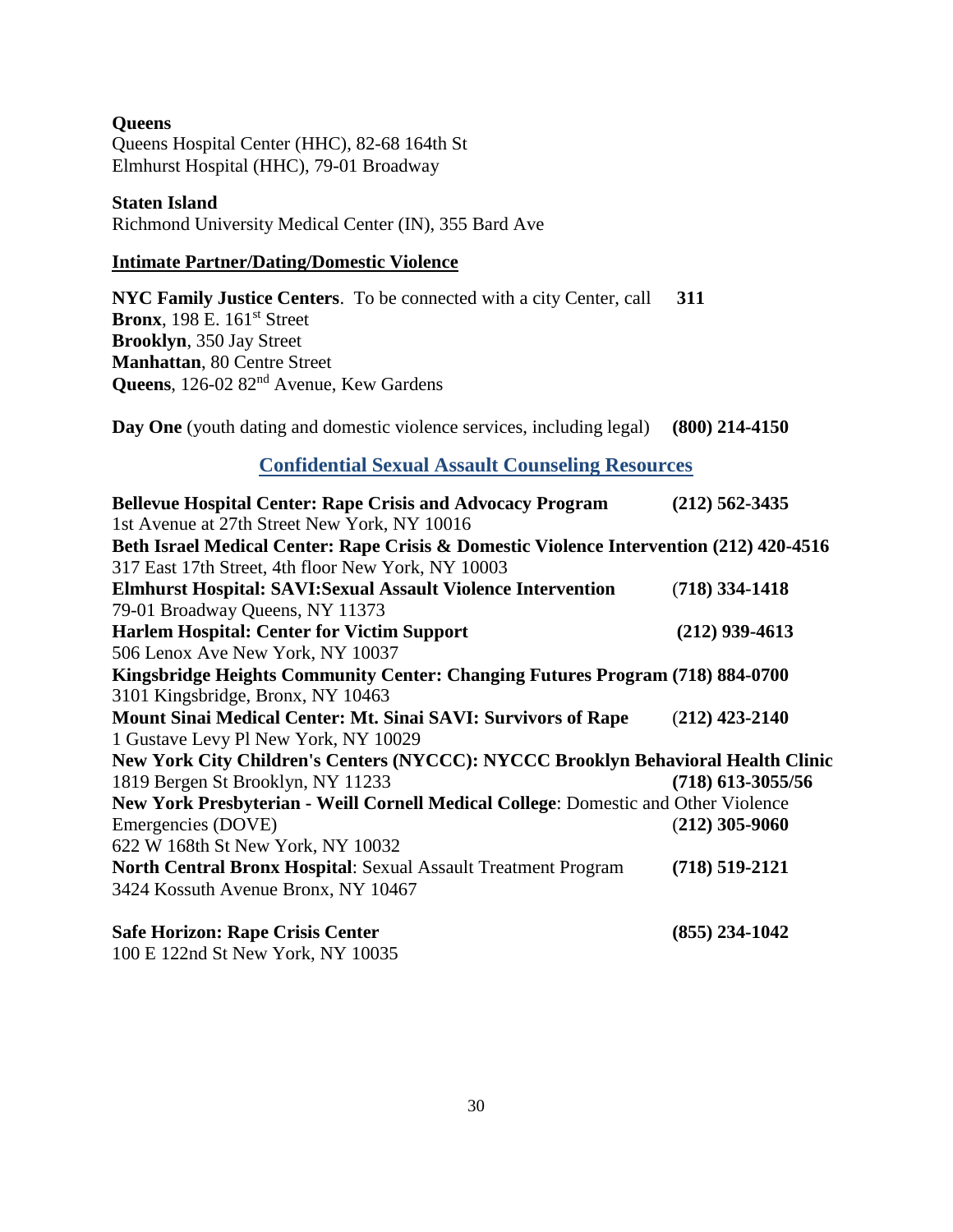## **Community Resources for Mental Health or Counseling Services**

## **Westchester**

Echo Hills Community Counseling Center (Hastings) 914-478-0633 Family Abuse Hotline 914-347-4558 Family Services of Westchester 914-631-2022 For a Psychologist in your area 1-800-964-2000 Mental Health Association of Westchester Crisis Hotline 914-347-6400 Mobile Crisis Team 914-493-7075 No Mas Abuso 1-800-942-6908 Phelps Counseling Services 914-366-3619 (ask for Rita Barbieri and mention Mercy College) Rape Crisis Hotline 914-345-9111 Westchester Jewish Community Services 914-949-6761 Westchester Medical Center 914-493-5190 (ask for Kathy and mention Mercy College) Westchester Self-help Clearinghouse 914-761-0600

## **Bronx and Queens**

Jacobi Hospital Psych. Emergency 718-918-4850 Madeleine Borg Community Services / Pelham Pkwy South 718-435-5700 Montefiore Hospital Psychiatric Outpatient 718-920-4295 Manhattan Multi Cultural Counseling Services 212-388-8191 or 646-420-6633 Elmherst Mobile Crisis Unit 718-334-3443 Our Lady of Mercy Psychiatric Outpatient 718-304-700 Pelham Bay Family Counseling 718-409-1047 Queens Mobile Crisis Teams 718-334-3443 Riverdale Marriage/Family Counseling 718-432-1780 Throgs Neck Family Counseling 718-792-4178

## **Manhattan**

Lifenet 800-543-3638 NYSPI Depression Evaluation Service 212-543-5734 United Way of New York City 212-251-2500